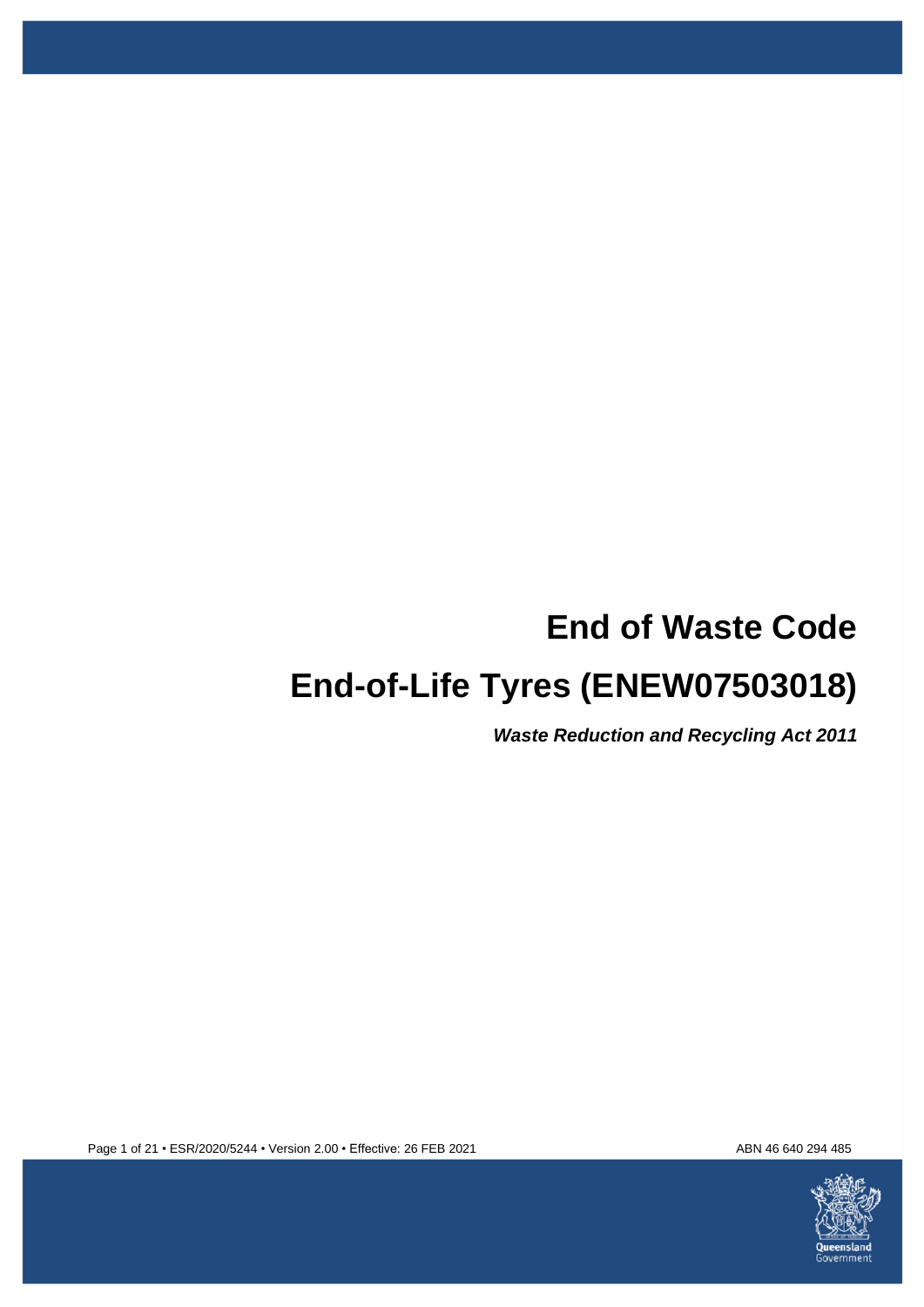### **Version history**

| <b>Version</b> | <b>Date</b>      | Description of changes                                          |
|----------------|------------------|-----------------------------------------------------------------|
| 1.00           | 14 February 2020 | Commencement of EOW Code                                        |
| 2.00           | 08 February 2021 | Amendment of EOW Code – approval by gazette on 26 February 2021 |

Prepared by: Waste Assessment, Department of Environment and Science

### © State of Queensland, 2021

The Queensland Government supports and encourages the dissemination and exchange of its information. The copyright in this publication is licensed under a Creative Commons Attribution 3.0 Australia (CC BY) licence.



Under this licence you are free, without having to seek our permission, to use this publication in accordance with the licence terms.

You must keep intact the copyright notice and attribute the State of Queensland as the source of the publication. For more information on this licence, visi[t http://creativecommons.org/licenses/by/3.0/au/deed.en](http://creativecommons.org/licenses/by/3.0/au/deed.en)

If you need to access this document in a language other than English, please call the Translating and Interpreting Service (TIS National) on 131 450 and ask them to telephone Library Services on +61 7 3170 5470.

This publication can be made available in an alternative format (e.g. large print or audiotape) on request for people with vision impairment; phone +61 7 3170 5470 or email <library@des.qld.gov.au>.

February 2021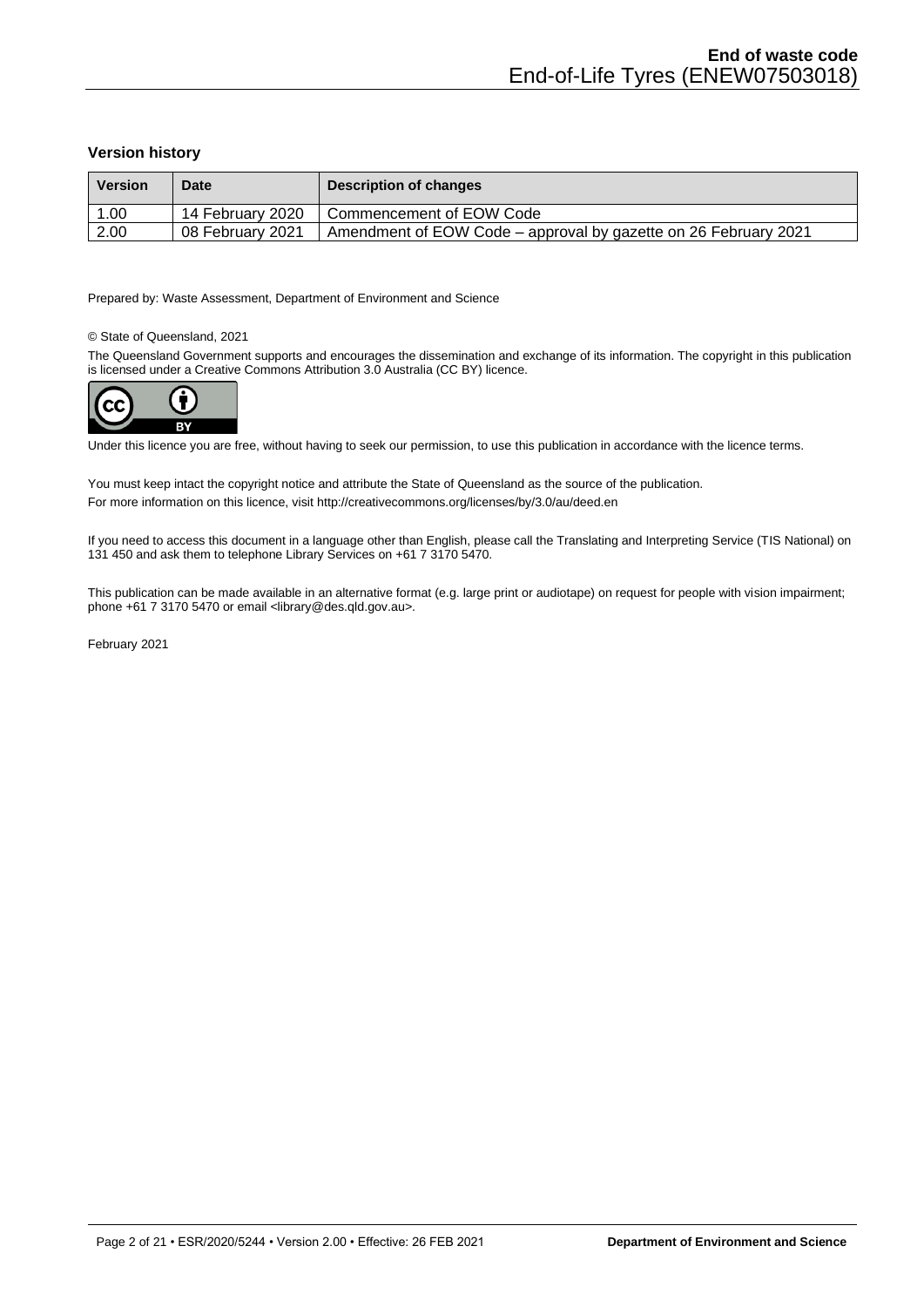# **Contents**

| 1.            |  |
|---------------|--|
| 2.            |  |
| 2.1           |  |
| $2.2^{\circ}$ |  |
| 2.3           |  |
| $2.4^{\circ}$ |  |
| 3.            |  |
| 4.            |  |
| 5.            |  |
|               |  |
|               |  |
| 6.            |  |
| 7.            |  |
| 8.            |  |
|               |  |
|               |  |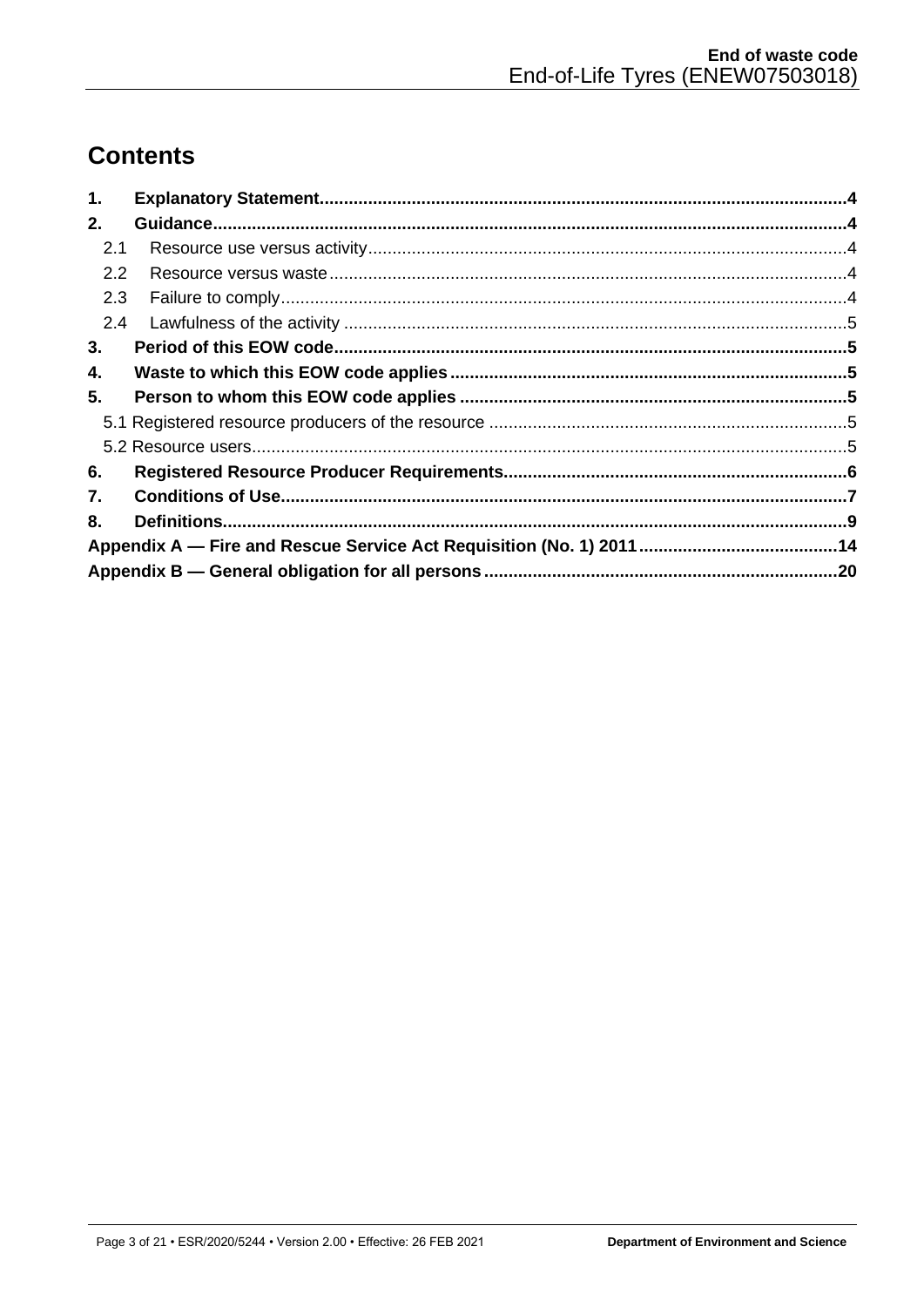# <span id="page-3-0"></span>**1. Explanatory Statement**

This End of Waste (EOW) code for **end-of-life tyres** has been issued by the **chief executive** in accordance with section 159 of the *Waste Reduction and Recycling Act 2011* (WRR Act).

This EOW code states when the **end-of-life tyres** become a **resource** and any relevant requirements and/or conditions for its use. If the **resource** is not being used in accordance with the relevant requirements and/or conditions of this EOW code, or another type of permit that allows for its use, it is considered a waste under section 13 of the *Environmental Protection Act 1994* (EP Act) and must be **lawfully** transported and disposed of appropriately at a facility that is **lawfully** able to receive the waste.

# <span id="page-3-1"></span>**2. Guidance**

# <span id="page-3-2"></span>**2.1 Resource use versus activity**

Under section 155 of the WRR Act, a waste stops being a waste and becomes a **resource** when it meets the requirements and conditions of an EOW code. Under section 159 of the WRR Act, an EOW code specifies the circumstances when a waste becomes a resource; how it must be used to be considered a resource; when it is no longer considered a resource but a waste instead; and conditions that must be complied with by resources users and registered resource producers.

An Environmental Authority (EA) under the EP Act is required where an activity being undertaken triggers the threshold for any environmentally relevant activity (ERA). This means that treating or processing the waste to meet the resource quality criteria under the EOW code may require an EA under the EP Act if the activity meets the threshold for an ERA.

# <span id="page-3-3"></span>**2.2 Resource versus waste**

A waste that is a **resource** under an EOW code is considered a **resource** only for the use(s) approved in an EOW code. To be considered a resource under the EOW code, the material used as the resource must meet the requirements of the EOW code and be used in accordance with the conditions of the EOW code, otherwise it is considered a waste and must be managed in accordance with waste management requirements under the EP Act and the WRR Act and their subordinate legislation.

A **resource** under an EOW code, is deemed to be a waste again, if it is not used in accordance with the EOW code; if it is disposed of at a waste disposal site; or if it is deposited at a place in a way that would, apart from its use approved under an EOW code, constitute a contravention of the general littering provision (section 103) or the illegal dumping of waste provision (section 104) under the WRR Act.

# <span id="page-3-4"></span>**2.3 Failure to comply**

It is an offence under section 158(1) of the WRR Act for a **registered resource producer** to produce the **resource**, or use, sell or give away the **resource** unless they comply with the requirements under an EOW code. Further, it is an offence under section 158(2) of the WRR Act for a **person** to use the **resource** in a way, or for a purpose, that does not comply with an EOW code for the **resource**. These offences carry a maximum penalty of 1,665 penalty units for an individual and 8,325 penalty units for a corporation<sup>1</sup>.

Please refer to Appendix B of this EOW code for general obligations for all **persons** operating under this EOW code, which includes the **resource users**.

<sup>1</sup> The value of a penalty unit is stated in the *Penalties and Sentences Regulation 2015* (Qld).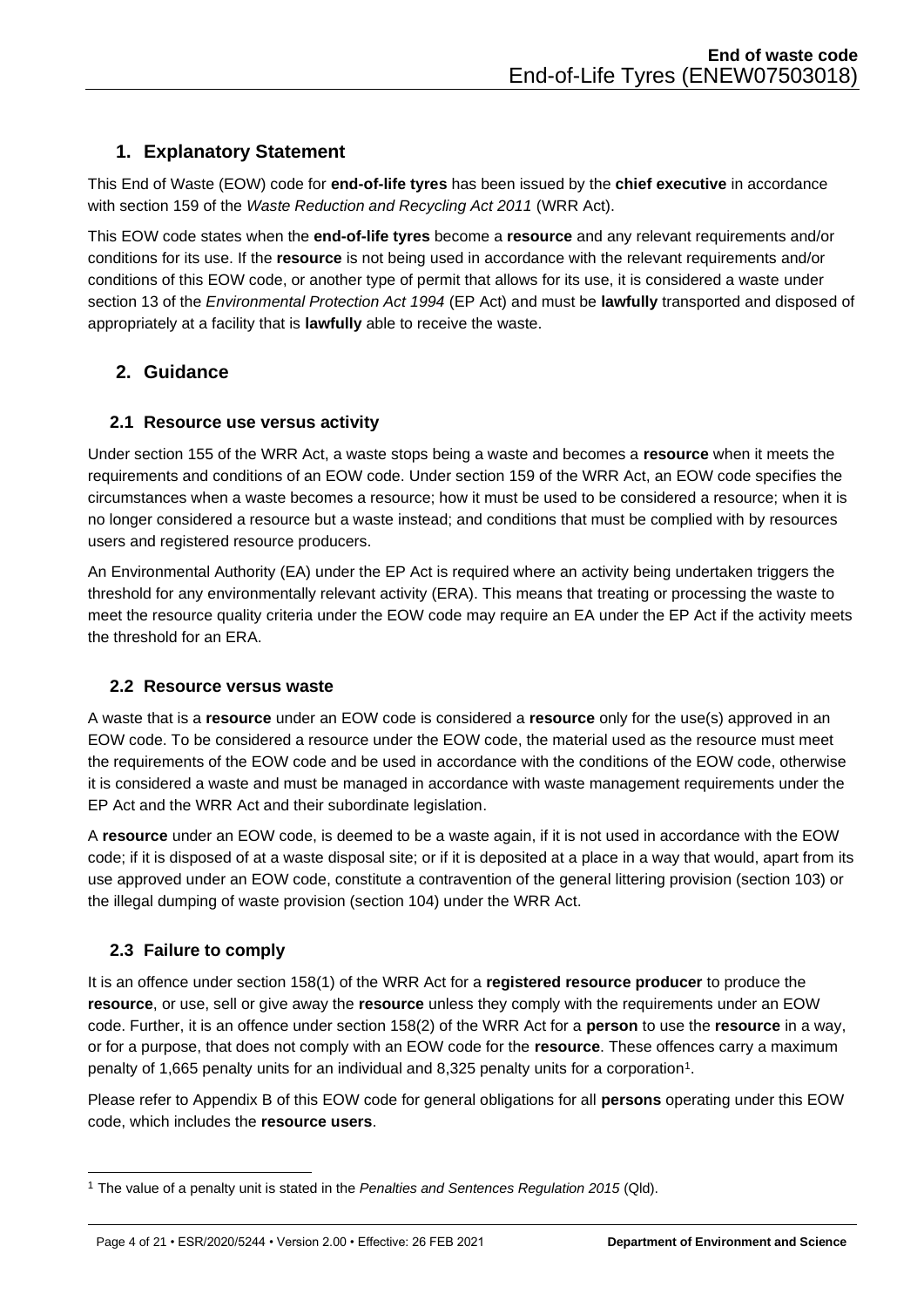# <span id="page-4-0"></span>**2.4 Lawfulness of the activity**

The issuing of this EOW code for the use of a **resource** does not warrant or imply the **lawfulness** of the activity under all legislation, or that approvals necessary under other legislation have or will be approved. It is the responsibility of the **registered resource producer** and **resource user** to identify and obtain all other approvals necessary for the relevant activities.

# <span id="page-4-1"></span>**3. Period of this EOW code**

This EOW code takes effect from the day of gazettal of this EOW code and remains in force until it is amended, cancelled or suspended by the **chief executive**<sup>2</sup> .

# <span id="page-4-2"></span>**4. Waste to which this EOW code applies**

This EOW code is limited to **end-of-life tyres**. **End-of-life tyres** become a **resource** when the requirements and conditions under this EOW code are met.

# <span id="page-4-3"></span>**5. Person to whom this EOW code applies**

## <span id="page-4-4"></span>**5.1 Registered resource producers of the resource**

5.1.1 A **registered resource producer** for this EOW code must comply with the stated registered resource producer requirements in Section 6 – Registered Resource Producer Requirements.

## <span id="page-4-5"></span>**5.2 Resource users**

- 5.2.1 The **resource user** must only use the **resource** in a way, and for a purpose allowed under this EOW code.
- 5.2.2 The **resource user** must comply with the stated conditions of use in Section 7 Conditions of Use.

<sup>&</sup>lt;sup>2</sup> If an EOW code is to be amended, cancelled or suspended, the chief executive will provide an opportunity to make written submissions by providing a proposed action notice to the registered resource producers; and publishing the proposed action notice on the department's [website.](https://environment.des.qld.gov.au/waste/end-of-waste-framework.html)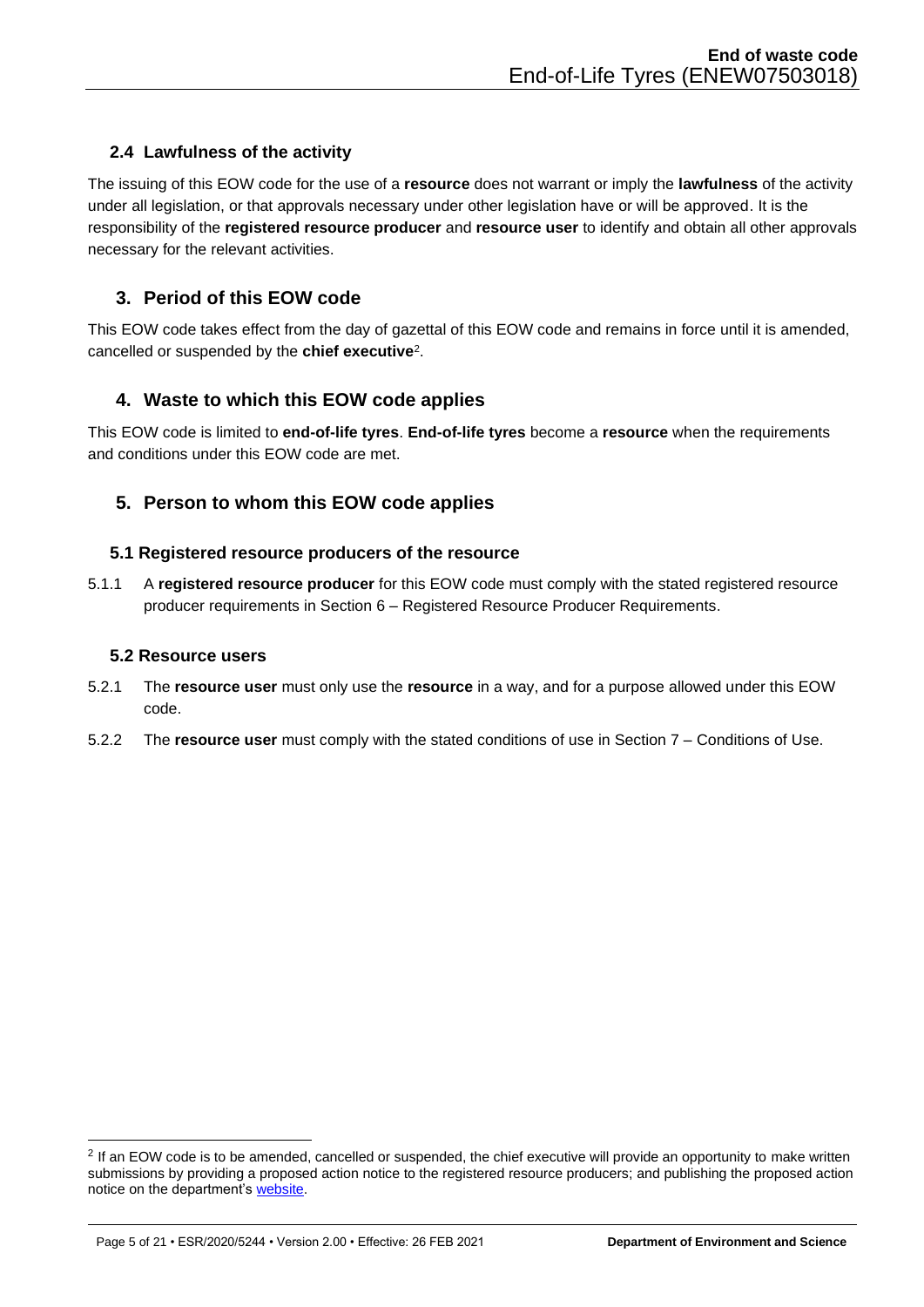# <span id="page-5-0"></span>**6. Registered Resource Producer Requirements**

|         | Registration under this EOW code                                                                                                                                                                                          |  |  |  |
|---------|---------------------------------------------------------------------------------------------------------------------------------------------------------------------------------------------------------------------------|--|--|--|
| (6.1)   | Prior to operating under this EOW code, the producer of the resource must register with the<br>chief executive by giving a notice in the approved form $3$ to become a registered resource<br>producer for this EOW code. |  |  |  |
|         | Approved resource                                                                                                                                                                                                         |  |  |  |
| (6.2)   | The approved resource is end-of-life tyres which complies with Requirement (6.3) of this EOW<br>code.                                                                                                                     |  |  |  |
| (6.3)   | The registered resource producer must not use, sell or give away the resource unless it<br>complies with the following criteria:                                                                                          |  |  |  |
|         | is crumbed, granular or shredded end-of life tyres lawfully generated in Australia; or<br>a)                                                                                                                              |  |  |  |
|         | is whole end-of-life tyres generated in Queensland and is:<br>b)                                                                                                                                                          |  |  |  |
|         | i.<br>sourced from tyre manufacturers, tyre recyclers and/or tyre transporters;                                                                                                                                           |  |  |  |
|         | ii.<br>sourced from lawfully operated tyre retailers and/or tyre wholesalers;                                                                                                                                             |  |  |  |
|         | sourced from a resource recovery and transfer facility;<br>iii.                                                                                                                                                           |  |  |  |
|         | sourced from a resource recovery area; and/or<br>iv.                                                                                                                                                                      |  |  |  |
|         | sourced from operators of petroleum activities and mining activities authorised<br>ν.<br>under the Environmental Protection Act 1994.                                                                                     |  |  |  |
|         | Information to be provided                                                                                                                                                                                                |  |  |  |
| (6.4)   | The registered resource producer must provide the following to the resource user upon<br>establishment of an arrangement to sell or give away the resource, and annually thereafter:                                      |  |  |  |
|         | a copy of the EOW code for End-of-Life Tyres (ENEW07503018) <sup>4</sup> ;<br>a)                                                                                                                                          |  |  |  |
|         | the registered resource producer's business name, ABN, address and<br>b)<br>environmental authority number (where applicable); and                                                                                        |  |  |  |
|         | c) confirmation in writing that the resource being supplied is compliant with the<br>requirements of this EOW code.                                                                                                       |  |  |  |
| Records |                                                                                                                                                                                                                           |  |  |  |
| (6.5)   | The registered resource producer must keep the following records for whole tyres supplied<br>to a resource user:                                                                                                          |  |  |  |
|         | origin(s) of the resource (e.g. address, lot on plan and/or GPS coordinates); and<br>a)                                                                                                                                   |  |  |  |
|         | quantity (in tonnes) of the resource supplied;<br>b)                                                                                                                                                                      |  |  |  |
|         | date of dispatch of the resource; and<br>c)                                                                                                                                                                               |  |  |  |

<sup>3</sup> The approved form, *Registered Resource Producer for an EOW code,* is available on the **chief executive's** [website.](https://environment.des.qld.gov.au/waste/end-of-waste-framework.html) <sup>4</sup> This can be a physical copy, an electronic copy or a link to the **chief executive's** [website](https://environment.des.qld.gov.au/waste/end-of-waste-framework.html) where this EOW code is available.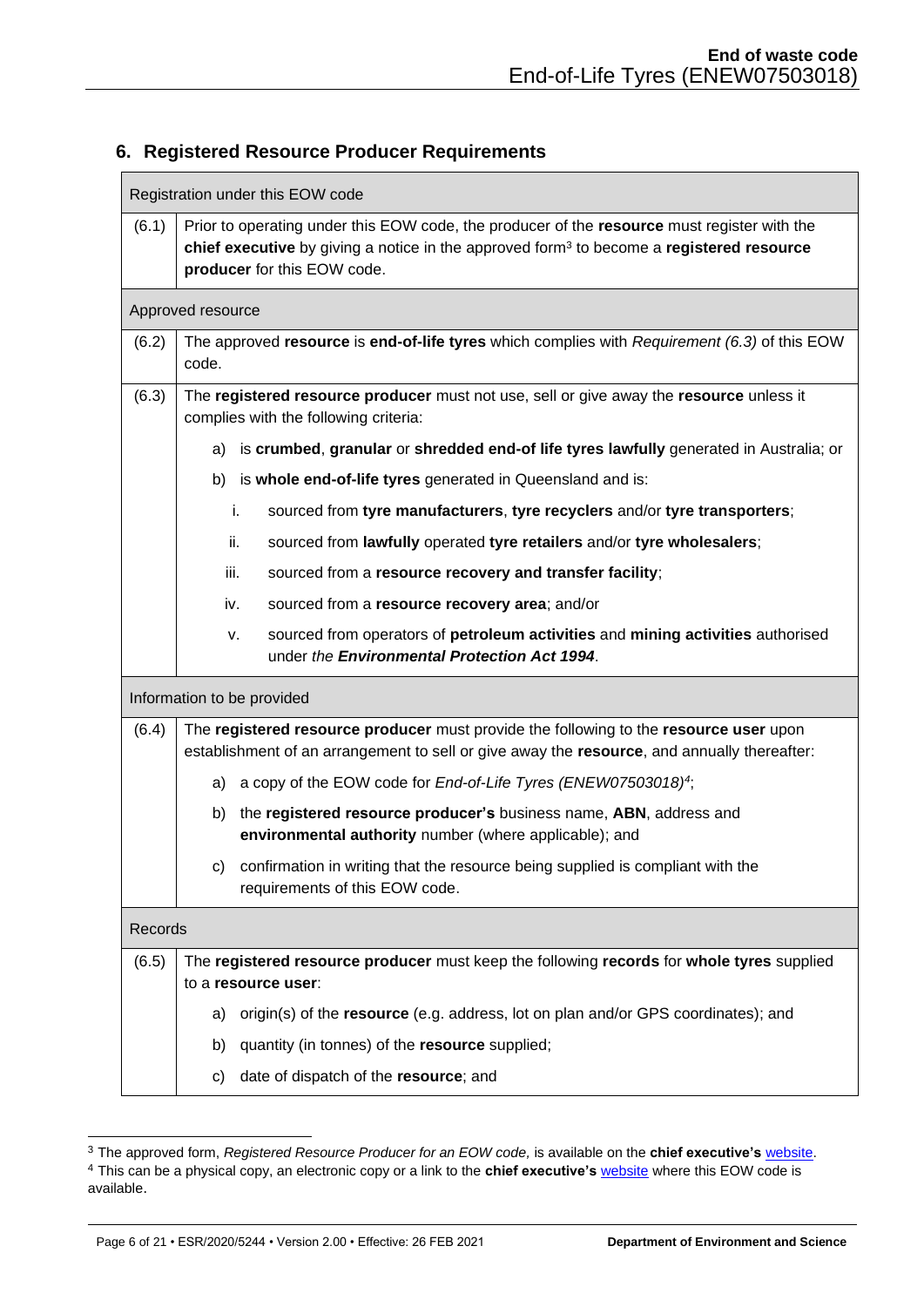|       | individual or business name, ABN (where applicable) and address of the <b>person</b><br>d)<br>receiving the resource.                                                                                                                                          |
|-------|----------------------------------------------------------------------------------------------------------------------------------------------------------------------------------------------------------------------------------------------------------------|
| (6.6) | All records required to be kept by the registered resource producer under this EOW code<br>must be:                                                                                                                                                            |
|       | kept by the <b>registered resource producer</b> for a period of not less than five (5) years;<br>a)<br>and                                                                                                                                                     |
|       | provided to the chief executive upon request and in the format and time period<br>b)<br>specified.                                                                                                                                                             |
|       | Notification of emergencies, incidents and breaches                                                                                                                                                                                                            |
| (6.7) | Any breach of a requirement of this EOW code must be reported to the <b>chief executive</b> within<br>24 hours of becoming aware of the breach <sup>5</sup> .                                                                                                  |
| (6.8) | <b>Records</b> of any breach of a requirement of this EOW code, including full details of the breach<br>and any subsequent actions taken, must be kept and provided to the <b>chief executive</b> upon<br>request and in the format and time period specified. |

# <span id="page-6-0"></span>**7. Conditions of Use**

|       | Notification under this EOW code                                                                                                                                                                                                                                        |                                                                                                                                               |  |  |
|-------|-------------------------------------------------------------------------------------------------------------------------------------------------------------------------------------------------------------------------------------------------------------------------|-----------------------------------------------------------------------------------------------------------------------------------------------|--|--|
| (7.1) | Prior to operating under this EOW code, a <b>person</b> who intends to use the approved <b>resource</b><br>must notify the <b>chief executive</b> by giving a notice in the approved form <sup>6</sup> at least 10 days prior to<br>commencement of using the resource. |                                                                                                                                               |  |  |
|       | Approved uses                                                                                                                                                                                                                                                           |                                                                                                                                               |  |  |
| (7.2) |                                                                                                                                                                                                                                                                         | The approved resource is end-of-life tyres that complies with Requirement (6.3) of this EOW<br>code and is used for the following purpose(s): |  |  |
|       | a)                                                                                                                                                                                                                                                                      | as acoustic barriers;                                                                                                                         |  |  |
|       | b)                                                                                                                                                                                                                                                                      | for equine applications;                                                                                                                      |  |  |
|       | C)                                                                                                                                                                                                                                                                      | as weights for silage storage systems;                                                                                                        |  |  |
|       | d)                                                                                                                                                                                                                                                                      | as sediment barriers to prevent erosion;                                                                                                      |  |  |
|       | e)                                                                                                                                                                                                                                                                      | manufacturing prefabricated rubber products;                                                                                                  |  |  |
|       | f)                                                                                                                                                                                                                                                                      | as safety barriers in lawful motor racing events;                                                                                             |  |  |
|       | g)                                                                                                                                                                                                                                                                      | as storage platforms for manufactured swimming pools;                                                                                         |  |  |
|       | h)                                                                                                                                                                                                                                                                      | as fenders and/or bumpers for mooring marine vessels;                                                                                         |  |  |
|       | i)                                                                                                                                                                                                                                                                      | in structural and non-structural civil engineering application(s);                                                                            |  |  |
|       | j)                                                                                                                                                                                                                                                                      | manufacturing bituminous binders used in road making applications; and/or                                                                     |  |  |

<sup>5</sup> Reporting can be via the **chief executive's** Pollution Hotline (1300 130 372 – option 2) or via online reporting through the **chief executive's** [website.](https://www.qld.gov.au/environment/pollution/pollution-management/reporting)

<sup>6</sup> The approved form, *Resource user for an EOW code notification form* is available on the **chief executive's** [website.](https://environment.des.qld.gov.au/management/waste/business/end-of-waste-classification)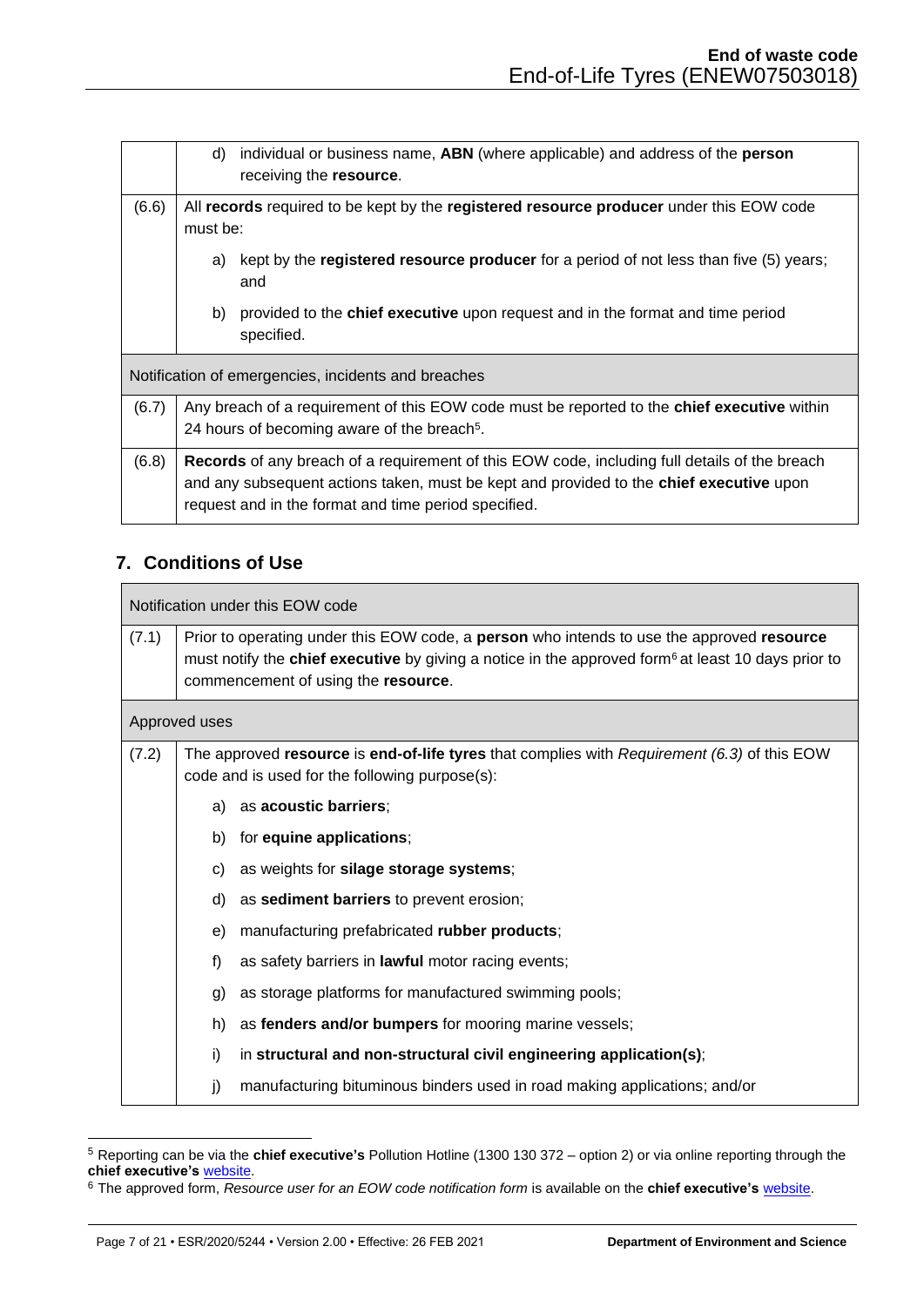|         | k)                                                                                                                                                   | use in manufacturing processes and applications which transform and incorporate the<br>resource into a final product that complies with relevant Australian Standards for that<br>product.                               |
|---------|------------------------------------------------------------------------------------------------------------------------------------------------------|--------------------------------------------------------------------------------------------------------------------------------------------------------------------------------------------------------------------------|
| (7.3)   |                                                                                                                                                      | For whole tyres received by a resource user under this EOW code, the resource user must<br>record the following information:                                                                                             |
|         | a)                                                                                                                                                   | business name, ABN, address and environmental authority number (where<br>applicable) of the registered resource producer who supplied the resource;                                                                      |
|         | b)                                                                                                                                                   | date the resource user received the resource;                                                                                                                                                                            |
|         | C)                                                                                                                                                   | quantity (in tonnes) of the resource received by the resource user; and                                                                                                                                                  |
|         | d)                                                                                                                                                   | site of use of resource (e.g. street address, lot on plan and/or GPS coordinates).                                                                                                                                       |
|         |                                                                                                                                                      | Resource use in structural and non-structural civil engineering applications                                                                                                                                             |
| (7.4)   |                                                                                                                                                      | Resource users using the resource under this EOW code for structural and non-structural<br>civil engineering applications must record the following information in accordance with<br>Condition (7.10) of this EOW code: |
|         |                                                                                                                                                      | a) evidence that the resource was used in accordance with an applicable prescribed<br>engineering standard; or                                                                                                           |
|         | b)                                                                                                                                                   | evidence of certification from a Registered Professional Engineer of Queensland<br>(RPEQ) of the engineer designed civil application being suitable for its intended purpose.                                            |
| (7.5)   |                                                                                                                                                      | Prior to the use of whole tyres in structural and non-structural civil engineering<br>application(s) in waters, the resource user must:                                                                                  |
|         | a)                                                                                                                                                   | carry out an assessment on the potential for the whole tyres to become mobile under<br>flood or erosive stream conditions;                                                                                               |
|         | b)                                                                                                                                                   | carry out an assessment on the potential for leaching of contaminants from the whole<br>tyres in acidic or alkaline pH conditions; and                                                                                   |
|         | C)                                                                                                                                                   | keep records of the assessments carried out under Condition $(7.5 (a-b))$ in accordance<br>with Condition (7.10).                                                                                                        |
| Waste   |                                                                                                                                                      |                                                                                                                                                                                                                          |
| (7.6)   |                                                                                                                                                      | All waste generated from the approved use(s) of the resource must be lawfully transported to a<br>facility that can lawfully accept the waste.                                                                           |
| Storage |                                                                                                                                                      |                                                                                                                                                                                                                          |
| (7.7)   | Any storage of the resource on the site of use must not exceed the operational demand for the<br>purpose of the use(s) approved under this EOW code. |                                                                                                                                                                                                                          |
| (7.8)   | 2005.                                                                                                                                                | The stored resource must not be a public health risk in accordance with the Public Health Act                                                                                                                            |
| (7.9)   |                                                                                                                                                      | The resource must be stored in accordance with the Fire and Rescue Service Act Requisition<br>(No. 1) 2011 stated in Appendix A.                                                                                         |
| Records |                                                                                                                                                      |                                                                                                                                                                                                                          |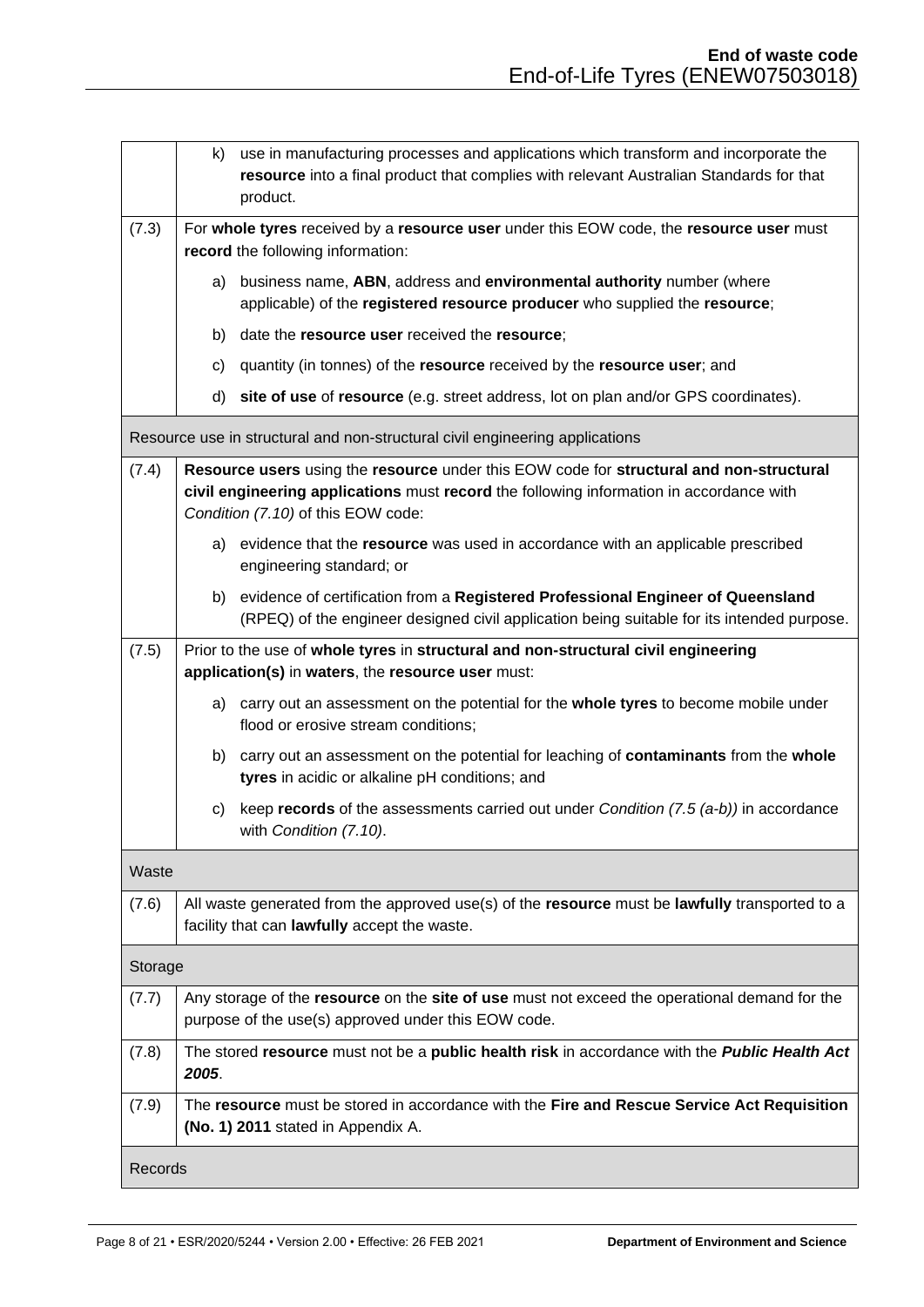| (7.10) |    | All records required to be kept by the resource user under this EOW code must be:                                                                                                                                                                               |
|--------|----|-----------------------------------------------------------------------------------------------------------------------------------------------------------------------------------------------------------------------------------------------------------------|
|        | a) | kept by the <b>resource user</b> for a period of not less than five (5) years; and                                                                                                                                                                              |
|        | b) | provided to the <b>chief executive</b> upon request and in the format requested and time<br>period specified.                                                                                                                                                   |
|        |    | Notification of emergencies, incidents and breaches                                                                                                                                                                                                             |
| (7.11) |    | Any breach of a condition of this EOW code must be reported to the <b>chief executive</b> within 24<br>hours of becoming aware of the breach <sup>7</sup> .                                                                                                     |
| (7.12) |    | <b>Records</b> of any breach of a condition of this EOW code, including full details of the breach and<br>any subsequent actions taken, must be kept and provided to the chief executive upon request<br>and in the format requested and time period specified. |

# <span id="page-8-0"></span>**8. Definitions**

Words and phrases used throughout this EOW code **in bold** are defined below. Where a definition for a term used in this EOW code is sought and the term is not defined within this EOW code the definitions provided in the relevant legislation shall be used*.* 

**'ABN'** means Australian Business Number which is a unique 11 digit number issued by the Australian Business Register and identifies a business in Australia.

**'acoustic barrier'** means an exterior structure designed to protect inhabitants of a **sensitive place** from noise pollution.

**'chief executive'** means the Department of Environment and Science or its successor.

**'contaminants'** (as defined in Section 11 of the *Environmental Protection Act 1994*), unless authorised under this EOW code means —

- a) a gas, liquid or solid; or
- b) an odour; or
- c) an organism (whether alive or dead), including a virus; or
- d) energy, including noise, heat, radioactivity and electromagnetic radiation; or
- e) a combination of contaminants.

**'crumbed'** means processed **tyres** less than 2mm in diameter.

**'designated pests'** (as defined in the *Public Health Act 2005*) means any of the following —

- a) mosquitos;
- b) rats;
- c) mice;
- d) other animals prescribed under a regulation.

<sup>7</sup> Reporting can be via the **chief executive's** Pollution Hotline (1300 130 372 – option 2) or via online reporting through the **chief executive's** [website.](https://www.qld.gov.au/environment/pollution/pollution-management/reporting)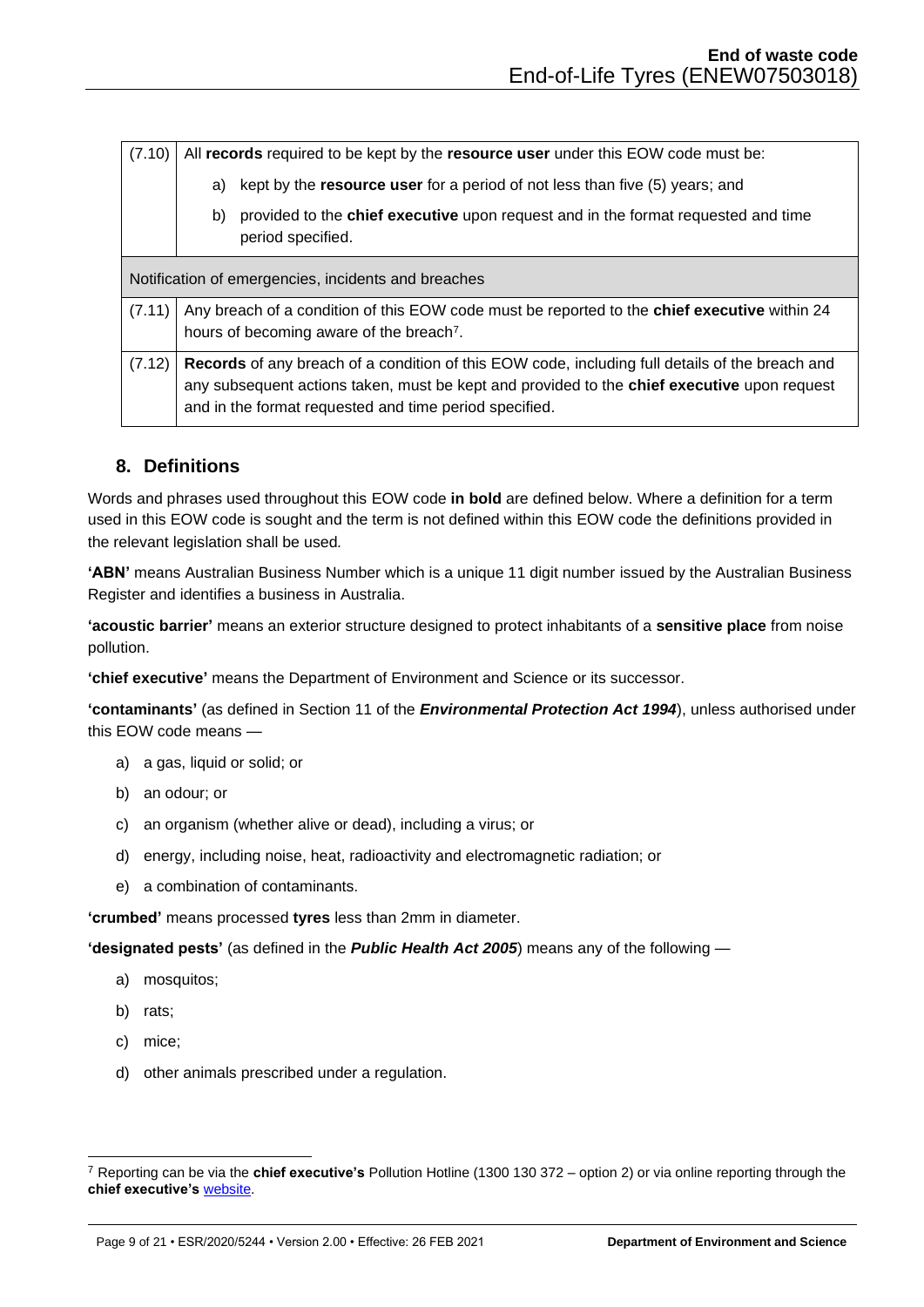**'emergency(ies)'** means a situation where either human health or safety is threatened, or serious or material environmental harm has been or is likely to be caused; or urgent action is necessary to protect the health or safety of persons, or prevent or minimise the harm, or rehabilitate or restore the environment because of the harm.

**'end-of-life tyres'** means a used tyre that is not attached to a vehicle.

**'environmental authority'** is a licence granted by the **chief executive** pursuant to the *Environmental Protection Act 1994* which authorises the holder of the environmental authority to carry out an environmentally relevant activity.

**'environmental harm'** means environmental harm as defined in Chapter 1 of the *Environmental Protection Act 1994.*

**'***Environmental Protection Act 1994***'** means the most recent version of the Queensland Environmental Protection Act which is in force at the time of use of the **resource**.

**'equine applications'** means reuse of the **resource** in equine performance, recreational and management activities.

**'Fire and Rescue Service Act Requisition (No. 1) 2011'** is available in Queensland Government Gazette 72- 78, volume 356, pages 493-558 (1 April 2011). This is also available as Appendix A of this EOW code.

**'fenders and/or bumpers'** are anti-collision devices used to absorb kinetic energy between marine vessels or between marine vessels and berth.

**'forage'** means edible parts of plants, other than separated grain, that can provide feed for grazing animals or that can be harvested for feeding.

**'granular'** means processed **tyres** between 2mm-15mm in diameter.

**'lawful(ly)'** means allowed or permitted by law and not contrary to law.

**'mining activities'** as defined in Chapter 5 of the *Environmental Protection Act 1994* means:

- a) an activity that is an authorised activity for a mining tenement under the *Mineral Resources Act 1989*; or
- b) another activity that is authorised under an approval under the *Mineral Resources Act 1989* that grants rights over land.

**'person'** means an individual or a corporation.

**'petroleum activities'** as defined in Chapter 5 of the *Environmental Protection Act 1994* means:

- a) an activity that, under the *Petroleum Act 1923*, is an authorised activity for a 1923 Act petroleum tenure under that Act; or
- b) an activity that, under the *Petroleum and Gas (Production and Safety) Act 2004*, is an authorised activity for a petroleum authority under that Act; or
- c) exploring for, exploiting or conveying petroleum resources under a licence, permit, pipeline licence, primary licence, secondary licence or special prospecting authority granted under the *Petroleum (Submerged Lands) Act 1982*.

**'***Public Health Act 2005'* means the most recent version of the Queensland Public Health Act which is in force at the time of use of the **resource**.

**'public health risk'** as defined in Chapter 2 of the *Public Health Act 2005* means:

- a) an animal, structure, substance or other thing that
	- i. is, or is likely to become, a breeding ground or source of food for **designated pests**; or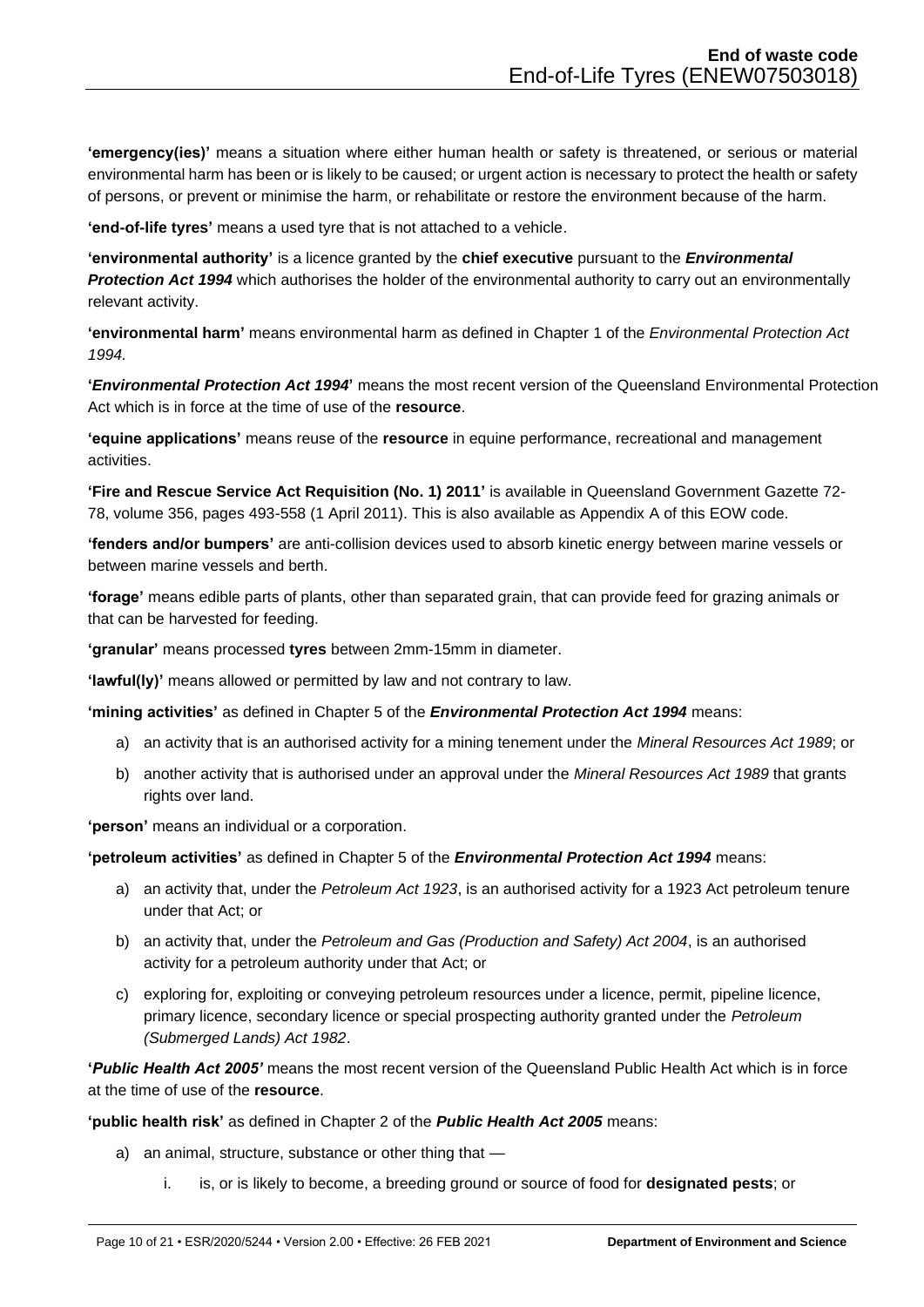- ii. harbours, or is likely to become something that harbours, designated pests; or
- b) any of the following that is, or is likely to be, hazardous to human health, or that contributes to, or is likely to contribute to, disease in humans or the transmission of an infectious condition to humans–
	- i. **a designated pest**;
	- ii. drinking water supplied by a drinking water service provider;
	- iii. recycled water produced or supplied under a recycled water scheme within the meaning of the *Water Supply (Safety and Reliability) Act 2008*;
	- iv. water, other than water mentioned in subparagraph (ii) or (iii);
	- v. waste;
	- vi. a dead or living animal, structure, substance or other thing that has been, or is likely to have been, exposed to an infectious condition;
	- vii. a dispersal or release of a pesticide, herbicide, solvent or other chemical at a place other than a workplace;
	- viii. a dispersal or release of a by-product of manufacturing, construction, repair, alteration, cleaning or demolition work at a place other than a workplace;
	- ix. lead used, or being used, in a way that contravenes section 58 or 59;
	- x. paint used, or being used, in a way that contravenes the standard mentioned in section 60;
	- xi. any other activity, animal, substance or other thing prescribed under a regulation.

**'records'** include breach notifications, written procedures, analysis results, monitoring reports, monitoring programs, certification, and evidence of the use of the **resource** in accordance with an applicable prescribed engineering standard required under a condition or requirement of this EOW code.

**'Registered Professional Engineer of Queensland'** (RPEQ) means an engineer who is registered by the Board of Professional Engineers Queensland to provide professional engineering services in Queensland as required under the *Professional Engineers Act 2002*.

**'registered resource producer(s)'** means a **person** who produces the **resource** and has registered with the **chief executive** (in accordance with *Requirement (6.1)*) to use, sell or give away the **resource** to be used under this EOW code. Where the registered resource producer uses the resource, notification must also be made in the approved form in accordance with *Condition (7.1)* of this EOW code.

**'resource'** means **end-of-life tyres** which are **whole**, **crumbed**, **granular** or **shredded** that meet *Requirement (6.2)* of this EOW code.

**'resource recovery and transfer facility'** means carrying out environmentally relevant activity 62 (Resource recovery and transfer facility operation) for receiving and sorting, baling or temporarily storing end-of-life tyres as authorised under the *Environmental Protection Act 1994*.

**'resource recovery area'** means a declared resource recovery area as per the most recent version of the *Waste Reduction and Recycling Act 2011*.

**'resource user(s)'** means a **person** who has notified the **chief executive** (in accordance with *Condition (7.1)*) to receive the **resource** from a **registered resource producer** and uses the **resource** for a use approved under this EOW code and does so in such a manner which does not cause any **environmental harm**.

**'rubber products'** means products manufactured from **crumbed**, **granular** or **shredded end-of life tyres** or minimally processed **whole tyres** (e.g. mats, flooring, tiles, pavers, surfacing and textiles).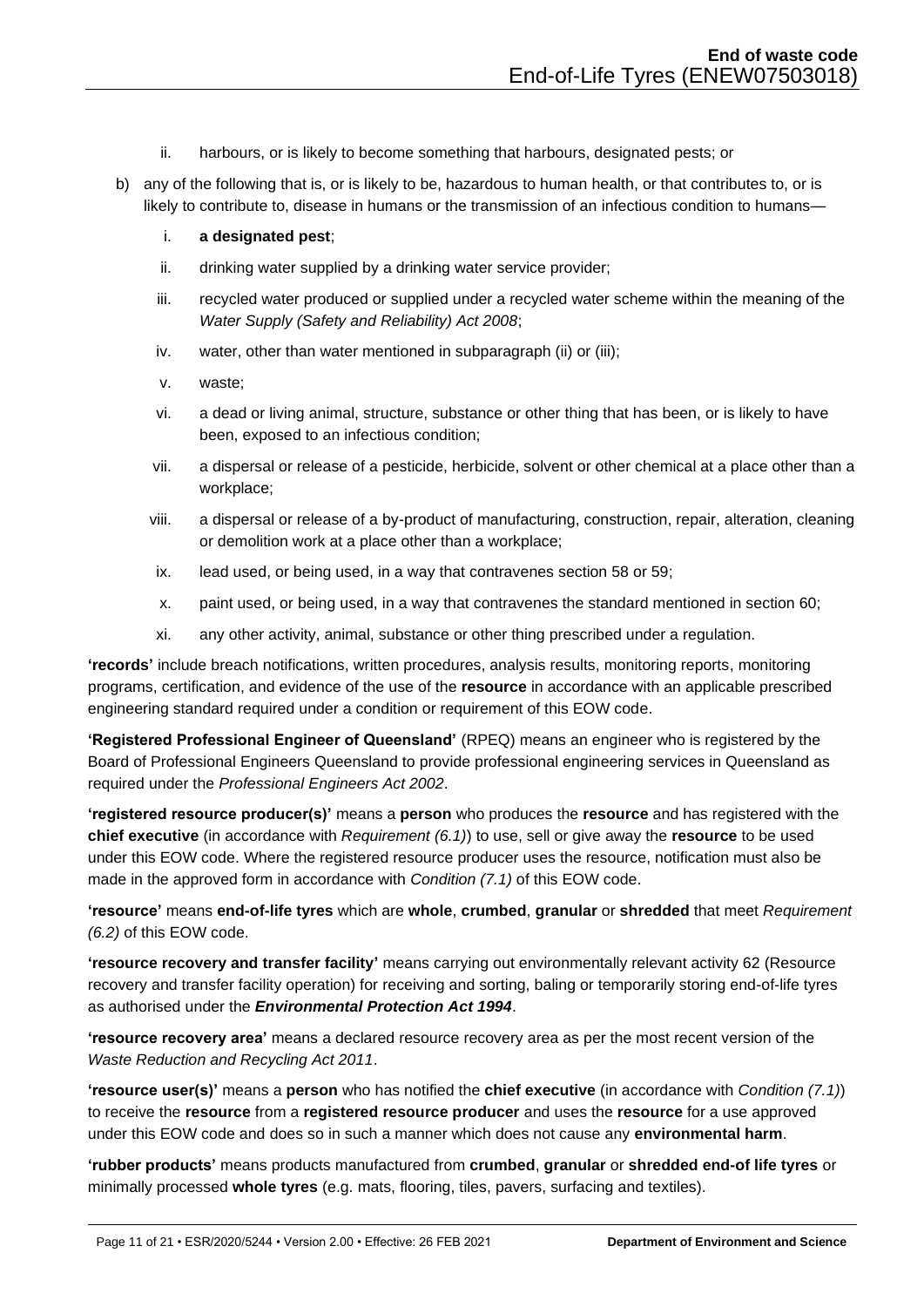**'sediment barrier'** means a structure that is intended for use as a sediment barrier to prevent erosion where the **resource user** uses the **resource** in accordance with :

- a) an applicable prescribed engineering standard; or
- b) an engineering design certified by a **Registered Professional Engineer of Queensland** (RPEQ) or a Certified Professional in Erosion and Sediment Control (CPESC).

**'sensitive place'** includes the following and includes a place within the curtilage of such a place reasonably used by persons at that place:

- a) a dwelling, residential allotment, mobile home or caravan park, residential marina or other residential premises;
- b) a motel, hotel or hostel;
- c) a kindergarten, school, university or other educational institution;
- d) a medical centre or hospital;
- e) a protected area under the *Nature Conservation Act 1992*, the *Marine Parks Act 2004* or a World Heritage Area;
- f) a public park or garden; or
- g) for noise, a place defined as a sensitive receptor for the purposes of the Environmental Protection (Noise) Policy 2008.

**'shredded'** means processed **tyres** between 15mm-80mm in diameter.

**'silage'** means the fermented product resulting from the anaerobic fermentation of sugars in **forage**.

**'silage storage systems'** means storage systems used for producing or storing **silage** (e.g. buns, stacks, bunkers, above-ground bunkers, clamp silos, trench silos, pits, in-ground pits, hill-side pits and silage bales).

**'site of use'** means the relevant location(s) where the **resource user** uses the **resource** in accordance with this EOW code.

**'structural and non-structural civil engineering application(s)'** means the application(s) where the **resource user** uses the **resource** in accordance with:

- a) an applicable prescribed engineering standard; or
- b) engineer designed civil application(s) that have been certified by a **Registered Professional Engineer of Queensland** (RPEQ) as suitable for its intended purpose.

### **'tyres'** means **end-of-life tyres**.

**'tyre manufacturers'** means carrying out environmentally relevant activity 13 (Tyre manufacture or retreading) as authorised under the *Environmental Protection Act 1994*.

**'tyre recyclers'** means the carrying out of environmentally relevant activity 54 (Mechanical waste processing) for receiving and mechanically reprocessing tyres as authorised under the *Environmental Protection Act 1994*.

**'tyre retailers'** means a business holding an **ABN** for carrying out activities in relation to the commercial sale of tyres.

**'tyre transporters'** means the carrying out of environmentally relevant activity 57 (Regulated waste transport) for transporting tyres as authorised under *Environmental Protection Act 1994*.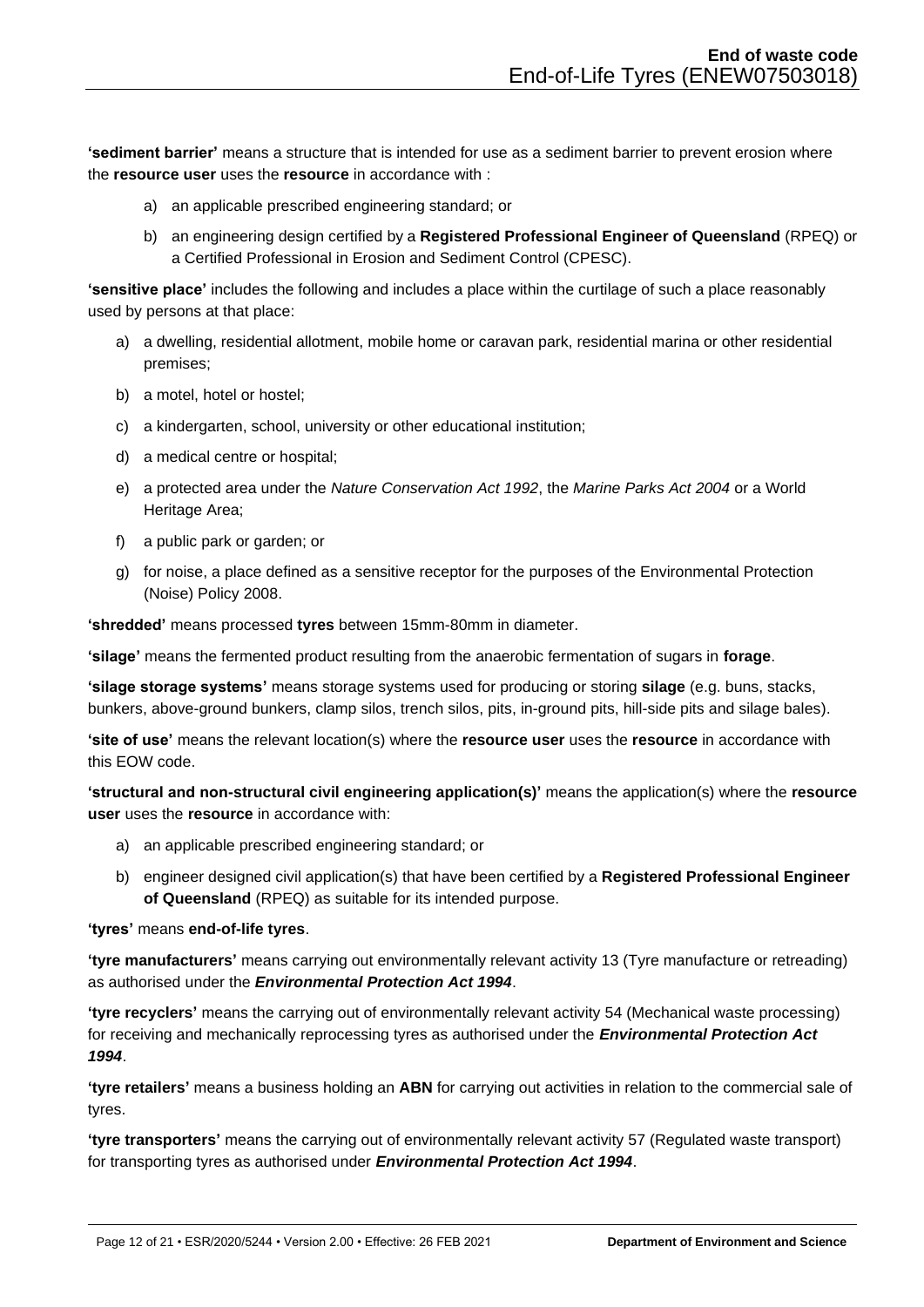**'tyre wholesalers'** means a business holding an **ABN** for carrying out activities in relation to the commercial sale of tyres.

**'waters'** includes river, stream, lake, lagoon, pond, swamp, wetland, surface water, natural or artificial watercourse, bed and bank of any watercourse, dams, non-tidal or tidal waters (including the sea), stormwater channel, stormwater drain, roadside gutter, stormwater run-off, and groundwater and any part-thereof.

'**whole**' means **tyres** which are unprocessed (intact) or processed (but not **crumbed**, **granular** or **shredded**) and are structurally rigid with no exposed metal (other than where the tyre is cut during processing). This includes tyre casing.

**- END -**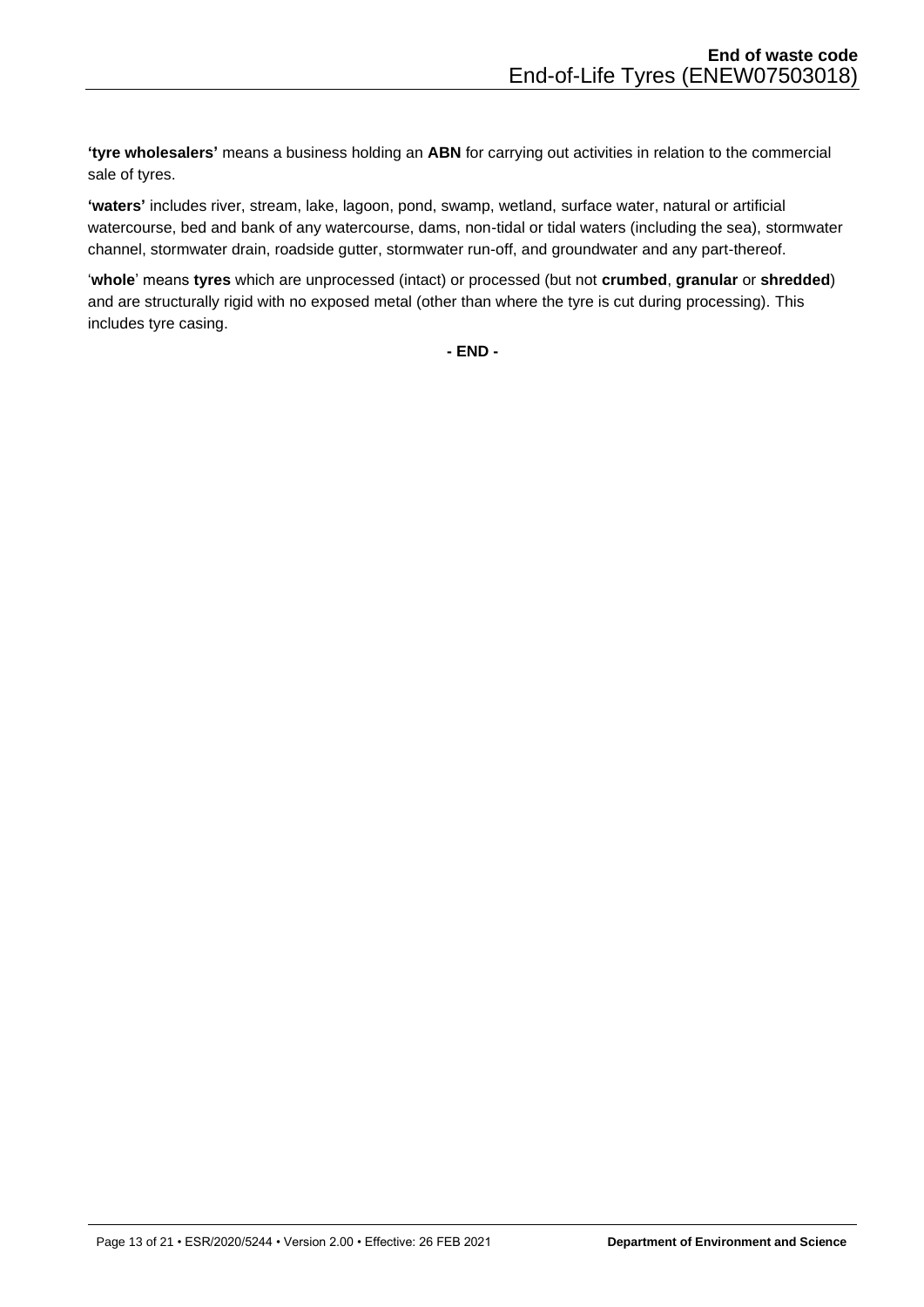# <span id="page-13-0"></span>**Appendix A — Fire and Rescue Service Act Requisition (No. 1) 2011**

| 1 April 2011]      | QUEENSLAND GOVERNMENT GAZETTE No. 78                                                                                                                                                                                                                                                                                         | 539  |
|--------------------|------------------------------------------------------------------------------------------------------------------------------------------------------------------------------------------------------------------------------------------------------------------------------------------------------------------------------|------|
|                    | Fire and Rescue Service Act 1990                                                                                                                                                                                                                                                                                             |      |
|                    | FIRE AND RESCUE SERVICE ACT REQUISITION (No. 1) 2011                                                                                                                                                                                                                                                                         |      |
| <b>Section</b>     | <b>TABLE OF PROVISIONS</b>                                                                                                                                                                                                                                                                                                   | Page |
|                    |                                                                                                                                                                                                                                                                                                                              |      |
|                    | <b>SCHEDULE</b>                                                                                                                                                                                                                                                                                                              |      |
| <b>Short title</b> |                                                                                                                                                                                                                                                                                                                              |      |
| 2011               | 1. This requisition may be cited as the Fire and Rescue Service Act Requisition (No. 1)                                                                                                                                                                                                                                      |      |
| Commencement       |                                                                                                                                                                                                                                                                                                                              |      |
|                    | 2. This requisition commences on 1 <sup>st</sup> April 2011.                                                                                                                                                                                                                                                                 |      |
| Requisition        |                                                                                                                                                                                                                                                                                                                              |      |
|                    | 3. The Commissioner, Queensland Fire and Rescue Service requires occupiers of premises<br>to whom this requisition applies to take the measures specified in the schedule for the<br>purpose of reducing the risk of fire occurring on the premises or reducing potential danger<br>to persons, property or the environment. |      |
| <b>Application</b> |                                                                                                                                                                                                                                                                                                                              |      |
|                    | 4. This requisition applies to any person who stores or stockpiles in excess of 500 tyres of<br>any type and in any condition or their equivalent parts in the open.                                                                                                                                                         |      |
|                    |                                                                                                                                                                                                                                                                                                                              |      |
|                    |                                                                                                                                                                                                                                                                                                                              |      |
|                    |                                                                                                                                                                                                                                                                                                                              |      |
|                    |                                                                                                                                                                                                                                                                                                                              |      |
|                    |                                                                                                                                                                                                                                                                                                                              |      |
|                    |                                                                                                                                                                                                                                                                                                                              |      |
|                    |                                                                                                                                                                                                                                                                                                                              |      |
|                    |                                                                                                                                                                                                                                                                                                                              |      |
|                    |                                                                                                                                                                                                                                                                                                                              |      |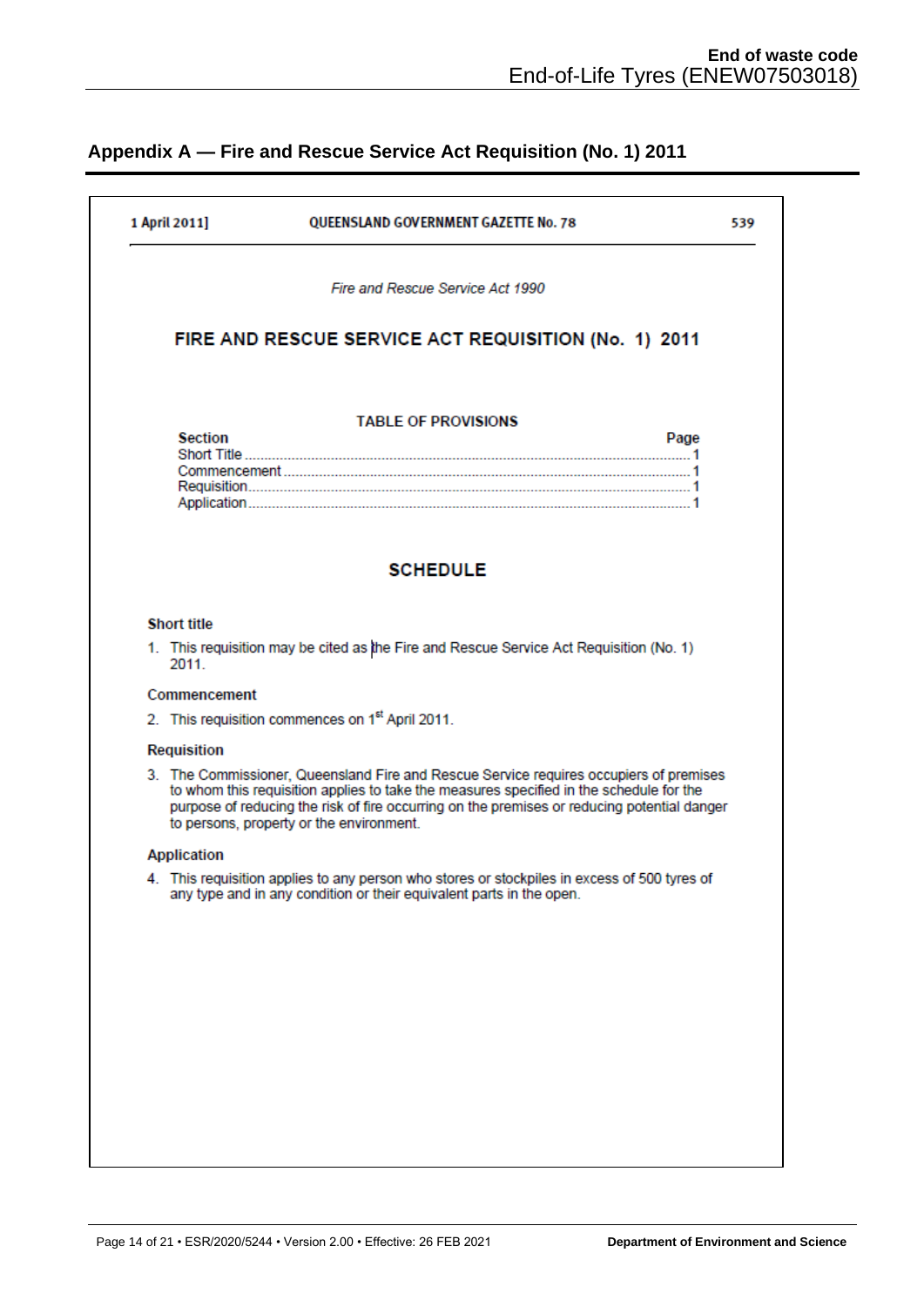| 540         |                       | <b>OUEENSLAND GOVERNMENT GAZETTE No. 78</b>                                                                                                                                                                                                                                                                                                                                                                                                  | [1 April 2011 |
|-------------|-----------------------|----------------------------------------------------------------------------------------------------------------------------------------------------------------------------------------------------------------------------------------------------------------------------------------------------------------------------------------------------------------------------------------------------------------------------------------------|---------------|
|             |                       | <b>SCHEDULE</b>                                                                                                                                                                                                                                                                                                                                                                                                                              |               |
|             |                       | THE STORAGE OR STOCKPILING OF TYRES IN THE OPEN                                                                                                                                                                                                                                                                                                                                                                                              |               |
| 1. Preamble |                       |                                                                                                                                                                                                                                                                                                                                                                                                                                              |               |
|             |                       | Any person who stores or stockpiles, or intends to store or stockpile in excess of 500 tyres of any<br>type and in any condition or their equivalent parts in the open must:-                                                                                                                                                                                                                                                                |               |
|             | (a)<br>(b)            | comply with any and all other statutory requirements and or approvals relative to<br>land use, strategic planning and environmental protection requirements;<br>comply with the undermentioned conditions.                                                                                                                                                                                                                                   |               |
|             |                       | The expression "tyre" shall refer to a tyre whether new, secondhand, re-conditioned, scrap,<br>shredded or crumbed in whatever state of repair or condition.                                                                                                                                                                                                                                                                                 |               |
|             |                       | The Commissioner, Queensland Fire and Rescue Service may vary any of the following<br>conditions provided that he is satisfied such variations will not materially compromise the intent of<br>the requisition, or to increase the risk to persons, property or the environment.                                                                                                                                                             |               |
| 2. Scope    |                       |                                                                                                                                                                                                                                                                                                                                                                                                                                              |               |
| millimetres |                       | This requisition deals with the storage of vehicle tyres or parts of tyres in the open in numbers<br>greater than 500 or equivalent parts where the parts have any dimension exceeding 100                                                                                                                                                                                                                                                   |               |
|             |                       | Sections 3, 4 and 6 of this requisition will not be applied:-                                                                                                                                                                                                                                                                                                                                                                                |               |
|             | 1.                    | to tyres in stable stacks of fewer than 500 tyres that are separated from other stacks of<br>tyres or any combustible or flammable material including grass and weeds by a distance<br>of 10 metres or more in any direction; or<br>to shredded or crumbed tyres (where the shreddings or crumbs have two dimensions less<br>than 100 millimetre) stored in the open, where:<br>the base of the stockpile has an area less than 100 metres2; |               |
|             | $2^{\circ}$           | the width of the stockpile does not exceed 5 metres at any point;                                                                                                                                                                                                                                                                                                                                                                            |               |
|             | 3.                    | the height of the stockpile is less than 3 metres;                                                                                                                                                                                                                                                                                                                                                                                           |               |
|             | 4.                    | the stockpile is stable, with batters not exceeding the angle of repose of the<br>material: and                                                                                                                                                                                                                                                                                                                                              |               |
|             | 5.                    | there is a 10 metre separation distance in any direction to any tyres, parts of<br>tyres, or any other flammable or combustible material including grass and<br>weeds                                                                                                                                                                                                                                                                        |               |
|             | 3. Stack dimensions   |                                                                                                                                                                                                                                                                                                                                                                                                                                              |               |
|             |                       | (a) Single Stacks (See Figure 1)                                                                                                                                                                                                                                                                                                                                                                                                             |               |
|             |                       |                                                                                                                                                                                                                                                                                                                                                                                                                                              |               |
|             |                       |                                                                                                                                                                                                                                                                                                                                                                                                                                              |               |
|             |                       |                                                                                                                                                                                                                                                                                                                                                                                                                                              |               |
|             |                       |                                                                                                                                                                                                                                                                                                                                                                                                                                              |               |
|             |                       |                                                                                                                                                                                                                                                                                                                                                                                                                                              |               |
|             | Stacks must be stable |                                                                                                                                                                                                                                                                                                                                                                                                                                              |               |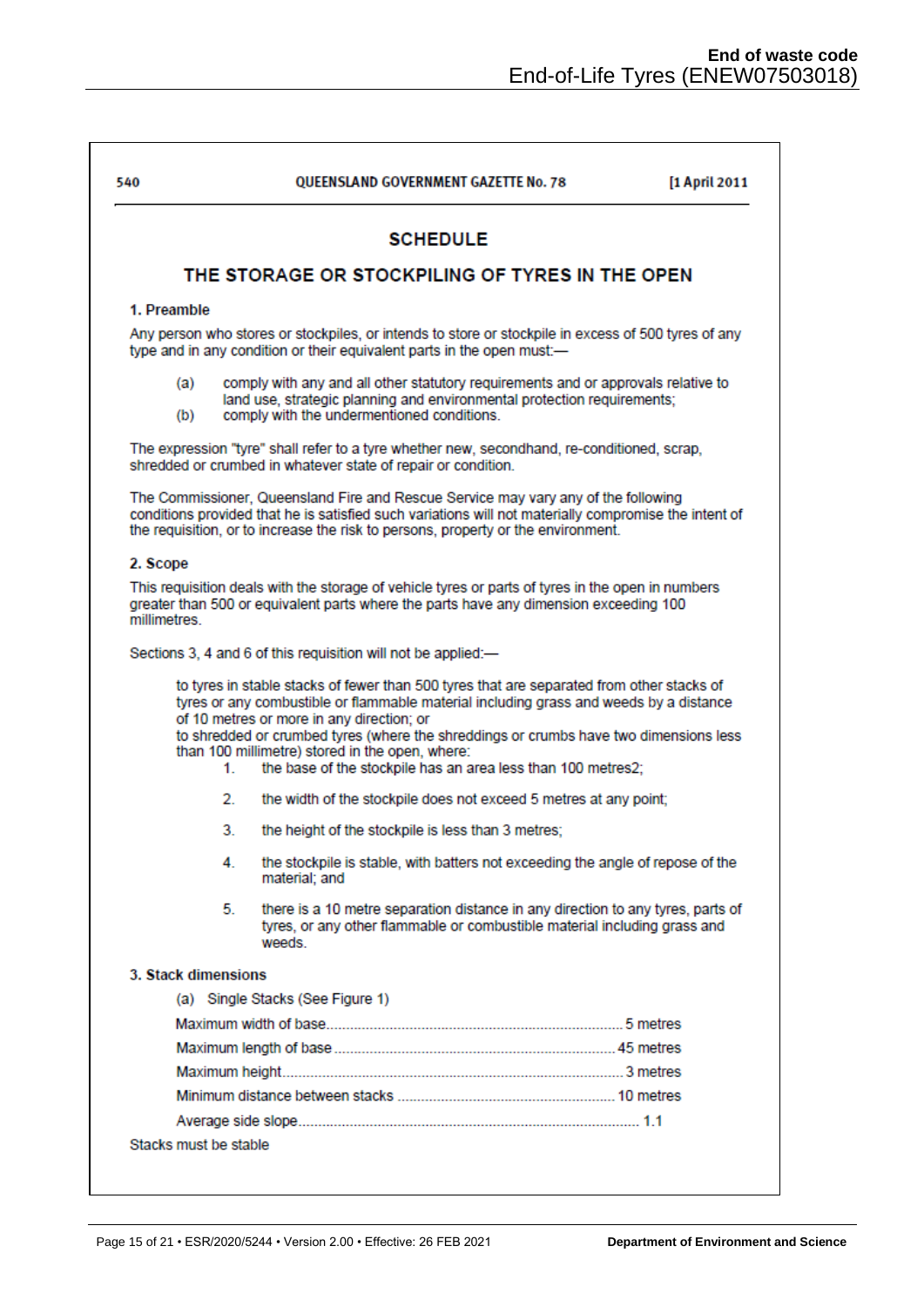541

#### **OUEENSLAND GOVERNMENT GAZETTE No. 78** 1 April 2011]

The longest dimension of a stack must be at right angles to the direction of the prevailing wind. (The prevailing wind is that wind direction which is the most dominant determined from annual wind statistics)

(b) Group Stacks (See Figure 2)

In lieu of a 10 metre separation distance stacks may be separated by a protective wall with a fire rating of 4 hours provided that:

- (a) this protective wall protrudes 1.5 metres above the highest point and 1.5 metres beyond the widest point to each side:
- (b) that only two stacks may abut on the longest axis and two Stacks on the shortest axis (i.e. four individual stacks in any one group);
- (c) that any individual stack must not exceed the dimensions specified in this part (except that tyres may be stacked against such wall with a side slope batter only on the exposed sides): and
- (d) that such group of stacks must not exceed an aggregate width of 10 metres and an aggregate length of 90 metres.

Such groups of stacks must be separated from any other group of stacks, individual stacks of tyres or any combustible or flammable material including grass and weeds by a distance of 10 metres or more.

### 4. Fire Fighting

Three methods of extinguishing a tyre fire are addressed in this quideline:

- 1. separation of tyres:
- 2. exclusion of oxygen by sand or soil; and
- 3. absorption of heat by water.

A combination of all methods is the most effective.

As a tyre fire cannot be fought effectively from the downwind side, fire fighting equipment and resources may need to be duplicated or be easily portable so that a fire in any stack can be fought from upwind no matter what the wind direction. The design and layout of the tyre stacks needs to be waned to facilitate this.

The resources for one or more methods as set out below must be available as directed by the Commissioner, Queensland Fire and Rescue Service.

### 4.1 Resources required for the separation of tyres method

Machinery capable of creating a break 10 metres wide between burning and unburnt tyres must be kept on site 24 hours a day. During maintenance down-time or breakdown a replacement machine must be on site so that a break in the tyres can be created at any time.

A competent operator for this equipment must be available 24 hours a day. A system to have the operator on site within 20 minutes must be in place 24 hours a day. This system must be approved by the Commissioner, Queensland Fire and Rescue Service.

### 4.2 Resources required for exclusion of air method

A stockpile of sand or soil and the resources to load and transport it to the tyre storage site, and to place it on the tyre stacks must be readily available. The volume of sand or soil must be sufficient to completely cover the largest stack to a depth of 1 metre over the entire exposed surface area of the stack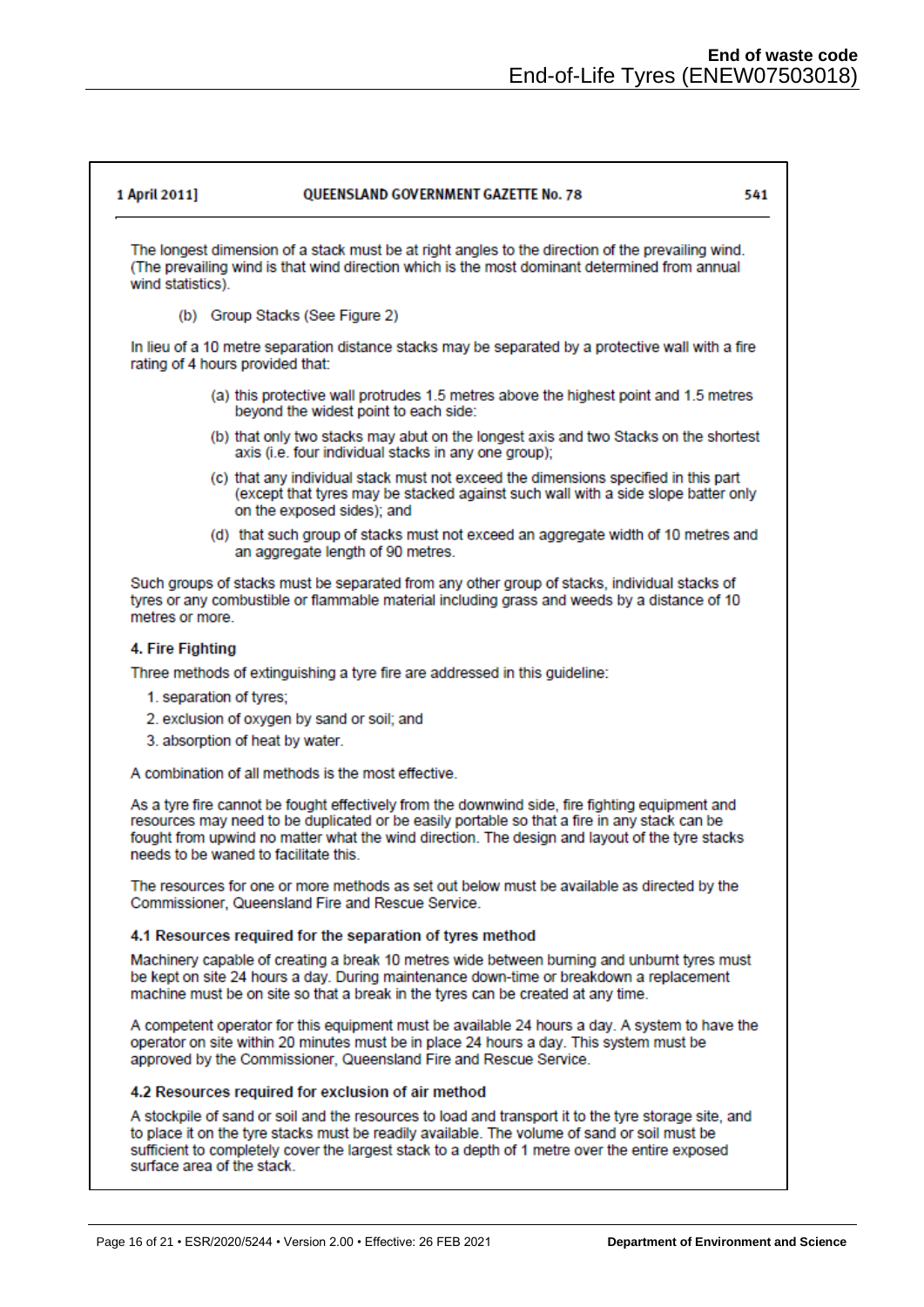٦

| 542              | <b>OUEENSLAND GOVERNMENT GAZETTE No. 78</b>                                                                                                                                                                                                                                                                              | [1 April 2011 |
|------------------|--------------------------------------------------------------------------------------------------------------------------------------------------------------------------------------------------------------------------------------------------------------------------------------------------------------------------|---------------|
|                  | Earthmoving equipment must be able to deposit any load of sand/soil on to the centre of any<br>stack while remaining upwind of the fire and without having to drive on to the tyre stack.                                                                                                                                |               |
|                  | 4.3 Resources required for heat absorption by water method.                                                                                                                                                                                                                                                              |               |
|                  | A water supply system capable of delivering high volumes of water with minimum delay is<br>required. The source may be reticulated town water or a dam.                                                                                                                                                                  |               |
|                  | The on-site water reticulation system is to have the following characteristics:                                                                                                                                                                                                                                          |               |
|                  | 1. a minimum of three standpipes with fittings approved by the Commissioner,<br>Queensland Fire and Rescue Service are to be located so that at least one is no<br>closer than 50 metres and no further than 90 metres from any part of any stack and is<br>up-wind or cross-wind no matter what the wind direction; and |               |
|                  | 2. each standpipe is to be able to deliver 1800 litres/minute when any two are operating.<br>This flow rate must be able to be continuously maintained for a minimum of 3 hours.                                                                                                                                         |               |
|                  | So that immediate action can be taken by staff whilst awaiting the Queensland Fire and Rescue<br>Service, three 30 metre lengths of 64 millimetre hose and fittings, one branch and one nozzle<br>must be kept readily available at a specified Fire Point.                                                              |               |
|                  | This equipment is to be maintained in accordance with AS 1851 and to meet the specifications of<br>the Commissioner, Queensland Fire and Rescue Service. This equipment and Fire Point are not<br>to be used for any other purpose.                                                                                      |               |
| pumping.         | If water is to be drawn from a dam, a volume of 648,000 litres must always be available for                                                                                                                                                                                                                              |               |
|                  | Provision should be made to contain firewater run off.                                                                                                                                                                                                                                                                   |               |
| 5. Fire break    |                                                                                                                                                                                                                                                                                                                          |               |
|                  | The stacks of tyres are to be separated from the property lines or security fencing by a fire break<br>of 10 metres. The fire break is to be kept clear of all flammable and combustible materials<br>including grass and weeds at all times.                                                                            |               |
|                  | 6. Vehicular access                                                                                                                                                                                                                                                                                                      |               |
| Service vehicles | More than one access point to the storage area shall be available to allow for varying wind<br>directions. A perimeter road shall be developed to aid security and access. All roads to, and lanes<br>between stacks, shall be maintained in a condition suitable for Queensland Fire and Rescue                         |               |
|                  | If water is to be drawn from a dam, a hard standing area of a design and location approved by the<br>Commissioner, Queensland Fire and Rescue Service must be provided adjacent to the dam for<br>the sole use of a Queensland Fire and Rescue Service pumping unit.                                                     |               |
| 7. Equipment     |                                                                                                                                                                                                                                                                                                                          |               |
|                  | All fire fighting equipment shall be regularly maintained and checked for serviceability in<br>accordance with AS 1851. A firefighting equipment maintenance plan should be developed.                                                                                                                                   |               |
|                  |                                                                                                                                                                                                                                                                                                                          |               |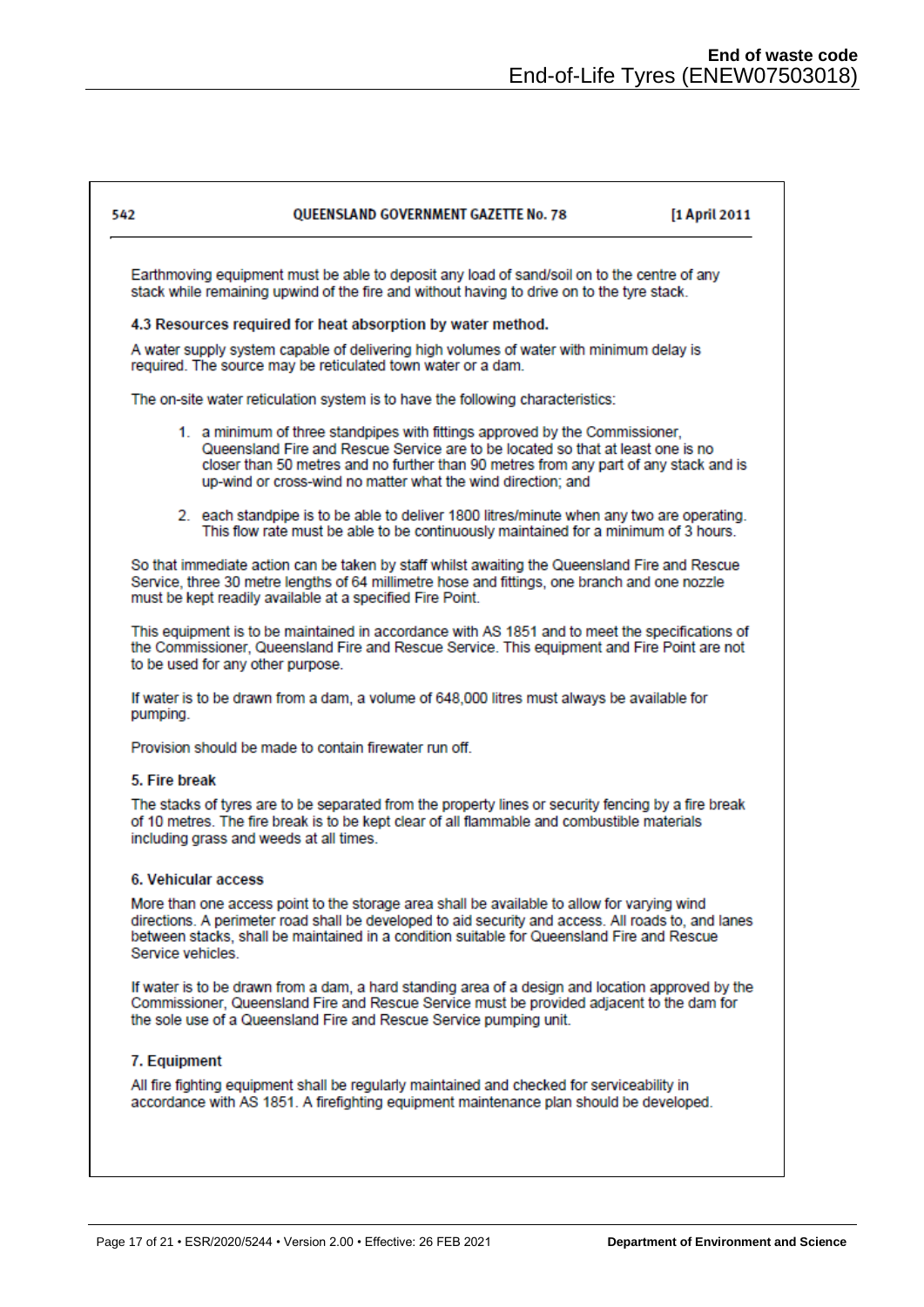٦

| 1 April 2011]                                                           | QUEENSLAND GOVERNMENT GAZETTE No. 78                                                                                                            | 543 |
|-------------------------------------------------------------------------|-------------------------------------------------------------------------------------------------------------------------------------------------|-----|
| 8. Security                                                             | A security system meeting the approval of the Commissioner, Queensland Fire and Rescue                                                          |     |
|                                                                         | Service is to be provided. It is to include all or some of the following:                                                                       |     |
| 2. Security Guards;<br>3. Guard Dogs;<br>4. Lighting; and<br>5. Alarms. | 1. 2 metre Security Fencing complying with A.S. 1725-1975;                                                                                      |     |
| 9. Emergency plan                                                       |                                                                                                                                                 |     |
|                                                                         | A plan of action for a fire emergency must be developed. This plan must be approved by the<br>Commissioner, Queensland Fire and Rescue Service. |     |
|                                                                         |                                                                                                                                                 |     |
|                                                                         |                                                                                                                                                 |     |
|                                                                         |                                                                                                                                                 |     |
|                                                                         | 45 <sub>m</sub>                                                                                                                                 |     |
|                                                                         | 1:1                                                                                                                                             |     |
|                                                                         | <del>,,,,,,,,,,,,,,,,,,,,,,,,,,,,,,,,</del><br><b>Side Elevation</b>                                                                            |     |
|                                                                         |                                                                                                                                                 |     |
|                                                                         | 1:                                                                                                                                              |     |
|                                                                         | <b>End Elevation</b>                                                                                                                            |     |
|                                                                         |                                                                                                                                                 |     |
|                                                                         |                                                                                                                                                 |     |
|                                                                         |                                                                                                                                                 |     |
|                                                                         |                                                                                                                                                 |     |
|                                                                         | Plan                                                                                                                                            |     |
|                                                                         |                                                                                                                                                 |     |
|                                                                         | Figure 1                                                                                                                                        |     |
|                                                                         |                                                                                                                                                 |     |

 $\Gamma$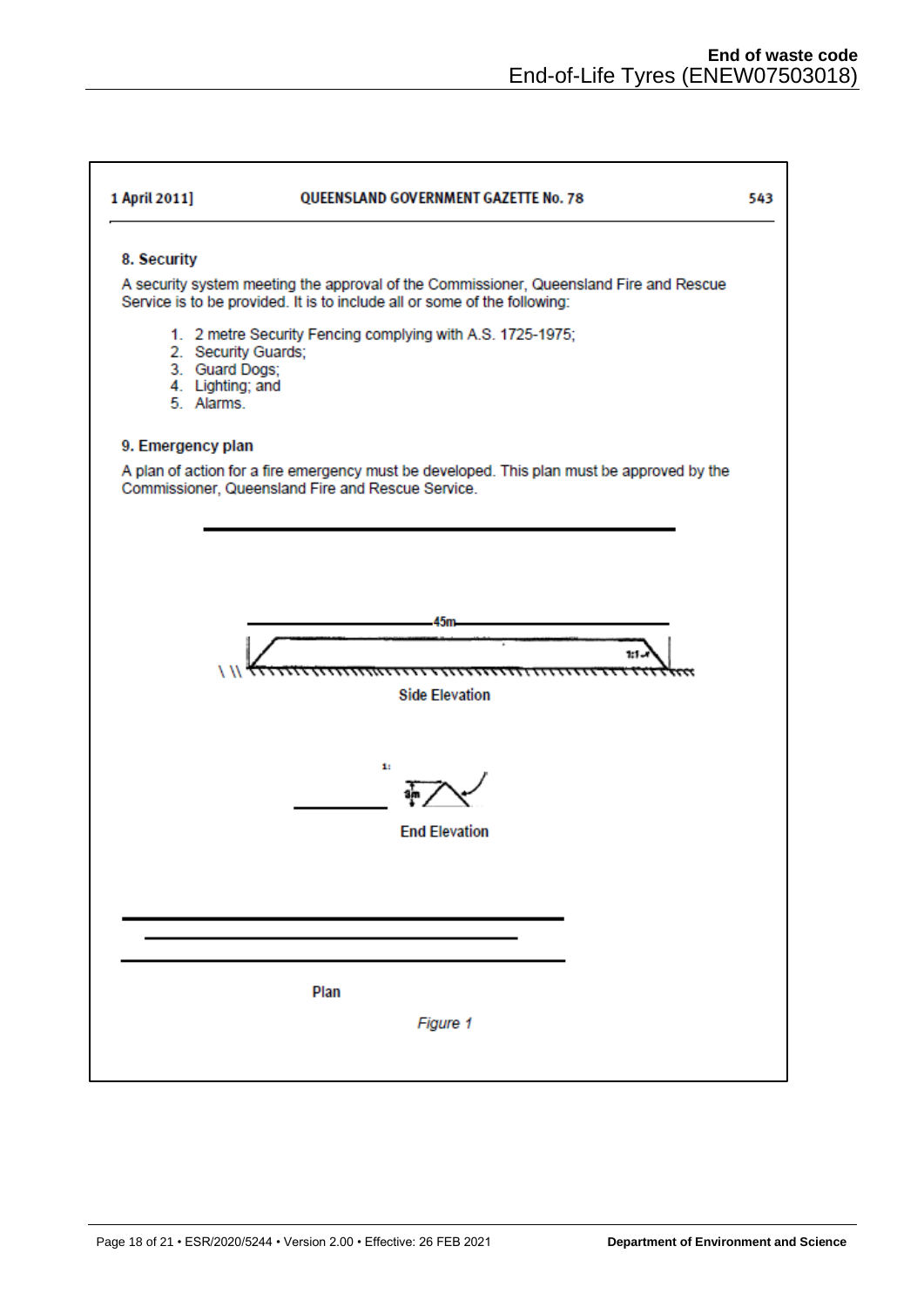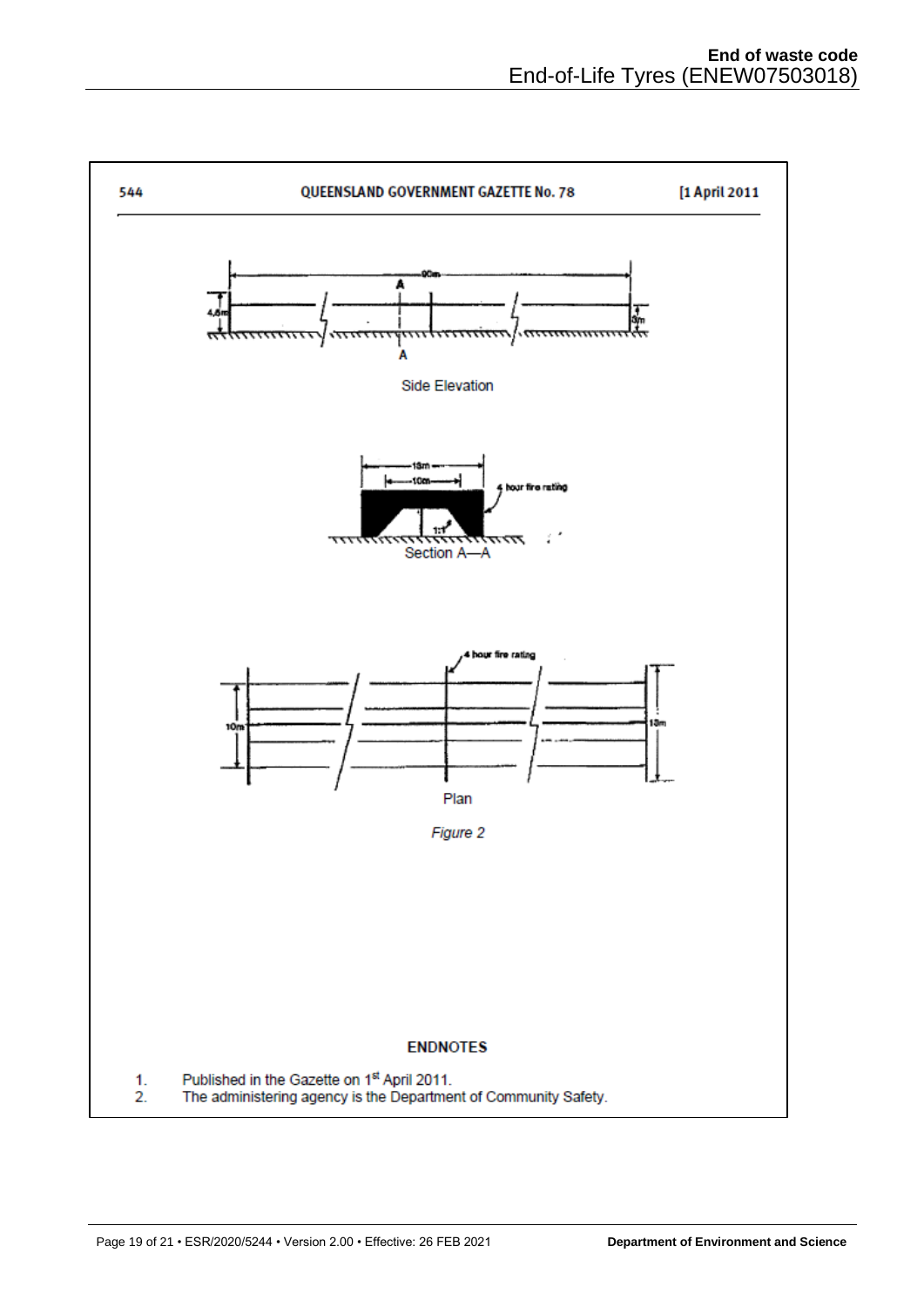# <span id="page-19-0"></span>**Appendix B — General obligation for all persons**

This appendix is not intended to provide a comprehensive assessment of all obligations under Queensland law. It provides some general information and persons are encouraged to familiarise themselves with all requirements related to their specific operation.

### **Responsibilities under the** *Environmental Protection Act 1994*

All persons within the State of Queensland must also meet their obligations under the *Environmental Protection Act 1994*, and the regulations made under that Act.

### **General environmental duty**

Section 319 of the *Environmental Protection Act 1994* states that we all have a general environmental duty. This means that we are all responsible for the actions we take that affect the environment. We must not carry out any activity that causes or is likely to cause environmental harm unless we take all reasonable and practicable measures to prevent or minimise the harm. To decide what meets your general environmental duty, you need to consider:

- the nature of the harm or potential harm
- the sensitivity of the receiving environment
- the current state of technical knowledge for the activity
- the likelihood of successful application of the different measures to prevent or minimise environmental harm that might be taken
- the financial implications of the different measures as they would relate to the type of activity.

It is not an offence not to comply with the general environmental duty. However, maintaining your general environmental duty is a defence against the following acts:

- (a) an act that causes serious or material environmental harm or an environmental nuisance
- (b) an act that contravenes a noise standard
- (c) a deposit of a contaminant, or release of stormwater run-off, mentioned in section 440ZG.

More information is available on the Department of Environment and Science website [www.des.qld.gov.au.](http://www.des.qld.gov.au/)

### **Some relevant offences under the** *Environmental Protection Act 1994*

### **Causing serious or material environmental harm (sections 437–39)**

Material environmental harm is when the harm is not trivial or negligible in nature. Serious environmental harm is harm that is irreversible, of a high impact or widespread, or that is caused to an area of high conservation value or special significance. Damages, or costs required to rehabilitate the environment, of over \$5000 constitutes material environmental harm and damages, or costs required to rehabilitate the environment, of over \$50,000 constitutes serious environmental harm.

Serious or material environmental harm excludes environmental nuisance.

### **Causing environmental nuisance (section 440)**

Environmental nuisance is unreasonable interference with an environmental value caused by aerosols, fumes, light, noise, odour, particles or smoke. It may also include an unhealthy, offensive or unsightly condition because of contamination.